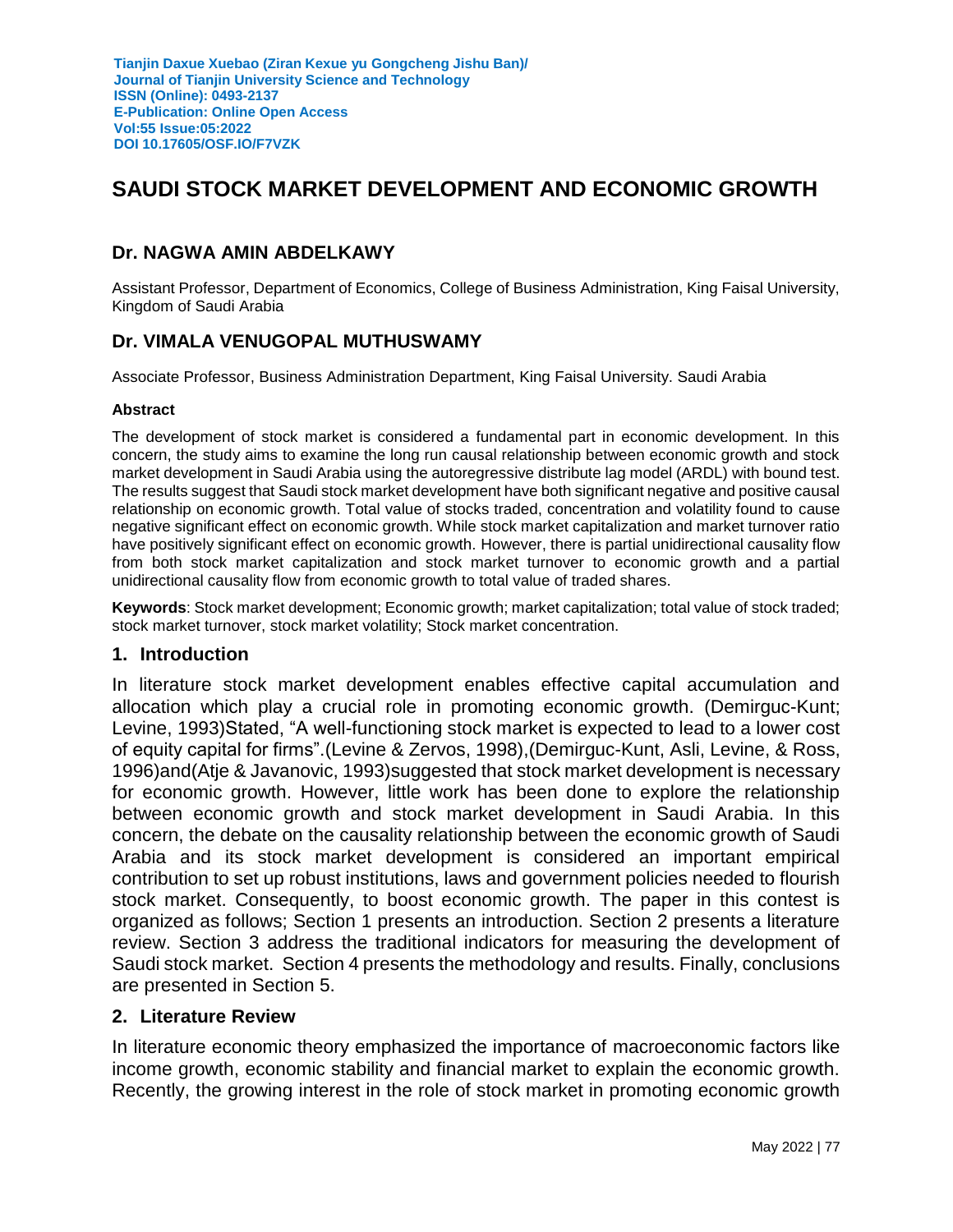received a big attention for many researchers and econometrics. The recent empirical researches showed mixed results and offer different views about the existence of the relationship and its direction. A number of studies found a positive relationship between stock market and economic growth such as (McKimmon, 1973), (Shaw, 1973)argued that financial development correlates with economic growth.(King R. and Levine R., 1993)And (Beck T, 2004)Confirmed a positively significant link between stock market development and long-run economic growth. (Bencivenga. V.R., Smith, B. & Starr, M., 1996)Pointed that large and developed stock markets are more liquid than less developed as liquidity lowers the cost of capital essential for growth especially in low income countries. The empirical results pointed that the trading is consistent with market capitalization.(Demirguc-Kunt; Levine, 1993), (T. Beck, A. Demirgüç-Kunt, & R. Levine, 2010) Presented a valuable database provides statistics on the size, activity and efficiency of various financial intermediaries and markets to construct indicators of the size and activity of financial intermediaries. (Raymond & Jovanovic, 1993), (King, 1992a) , (Demirguc-Kunt, A; Masksimovic, V, 1994), suggest that economic growth correlates with many indicators of financial development. (Atje & Javanovic, 1993), Find that total value of stock traded to GDP has significant correlation with economic growth for 40 countries over the period 1980-88, and reported that the value of stock market trading relative to GDP has a significant influence on economic growth. According to (Demirguc-Kunt; Asli; Levine; Ross, 1996), show how stock market development might boost long- run economic growth. (Levine and, Zervos, 1995) , and (Demirguc-Kunt, A; Masksimovic, V, 1994), show that stock markets and banking sector development can promote economic growth.(Wong, A. and Zhou, X., 2011) Found a positive significant relationship between stock market size and economic growth.(Levine & Zervos, 1998)Also, concluded that stock market volatility has positive significant correlation with economic growth using information for 41 countries over the period of 1976-1993. However, they didn't find a robust correlation for the stock market size with economic growth. As well,(Wang, B. and Ajit, D., 2013)found a negative relationship of stock market capitalization on economic growth suggested the fact that the stock market is mainly administratively driven markets. Also, (Harris, 1997), concludes that the stock market variable does not affect economic growth using a sample of 49 countries (which includes both developed and developing countries) from 1980 to 1991.Demirguc-Kunt et al. 1996,(Arestis, P., Demetriades, P.O. and Luintel, K.B., 2001), Pointed that high market liquidity can affect economic growth negatively as it cause reduction in precautionary savings due to fears and uncertainty.

Relegated empirical studies that examined the causal relationship between economic growth and stock market development:

(Filer, R., J. Hanousek, and N. Campos, 1999) tested the Granger-causalityover a large number of countries with varying economic conditions and levels of stock market activity. On data covering the period (1985-1997). The results revealed that there is a strong relationship between stock market performance and future economic growth for low and lower middle income countries, but not in higher income countries or developing economies.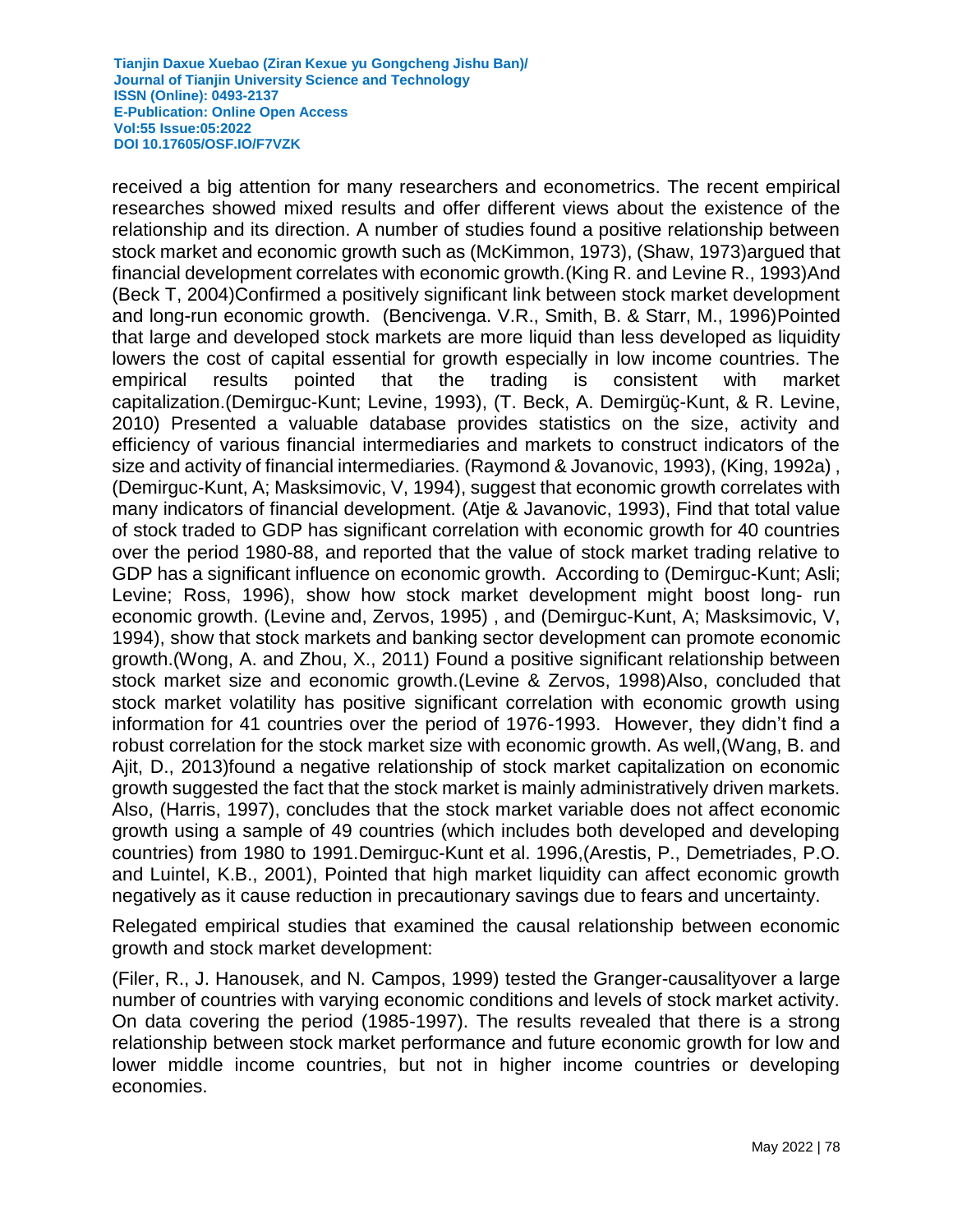In Malaysia, (Choong, C. K., Z. Yusop, S. H. Law, and V. K. Liew, 2005)provided an empirical investigation to test the linkage between stock market development and economic growth through the period (1978-2000) using the (ARDL) bounds test,Grangercausality test based on the (VECM) model. The results indicated that stock market development Granger-causes economic growth.

In Greece, (Dritsaki, C. and M. Dritsaki-Bargiota, 2005) tested the causal relationship between stock market development, credit market and economic growth through the period (1988:1–2002:12) using ARDL test,Granger-causality test (VAR). The results confirmed that there is a bidirectionalcausal relationship between bank development and economic growth and unidirectional causality between economic growth and stock market development.

In the Indian economy (Azarmi, T., D. Lazar, and J. Jeyapaul, 2005)examined the emperical association between stock market development and economic growth using the data for the period from 1981 to 2001. The results indicated that the idian stock market over the study period is not associated with the economic growth. Later through the period (1996-2007), (Deb, S. G. and J. Mukherjee, 2008) examined the causal relationship between the economc growth and stock market development in India using Granger causality test. The results showed that there is a stable long run relationship among them. However, the result showed a unidirection of causality from stock market activity and volatility to economic growth. And a bidirectional casaulity between market capitalization and economic growth.

In Pakistan, (Shahbaz, M., N. Ahmed, and L. Ali, 2008) examined the casual relationship between stock market development and economic growthin the long run usingEngle-Granger causality and ARDL tests over the data set from 1971 to 2006. The resultsshowed that there is a strong relationship between stock market development and economic growth. The results confirmed that there is bi-directional causality between stock market development and economic growth.

In Greece, (Vazakidis, A. and A. Adamopoulos, 2009) examined whetherthere is a longrun causal relationship between financial development and economic growth from 1978 to 2007. They applied Granger causality tests based on the Vector Error Correction Model (VECM). The results indicated that economic growth has a positive effect on stock market development and credit market development. Also for United Kingdom, theyfound a causal relationship between financial market development and economic growth through the period 1965-2007 using a Vector Error Correction Model. The Granger causality results indicated that there is a bidrectional causal relationship between economic growth and financial market development.(Vazakidis, A. and A. Adamopoulos, 2010).

In Taiwan, (Hou, H. and Cheng, S.Y., 2010) found that stock market capitalization have a robust casuality relatioship witheconomic growth. Wheras they found that economic growth promotes stock market development.Based on the contradiction on previous empirical studies, even though we can infer that the majority of evidence about the linkages between stock market development and economic growth is in favor of that stock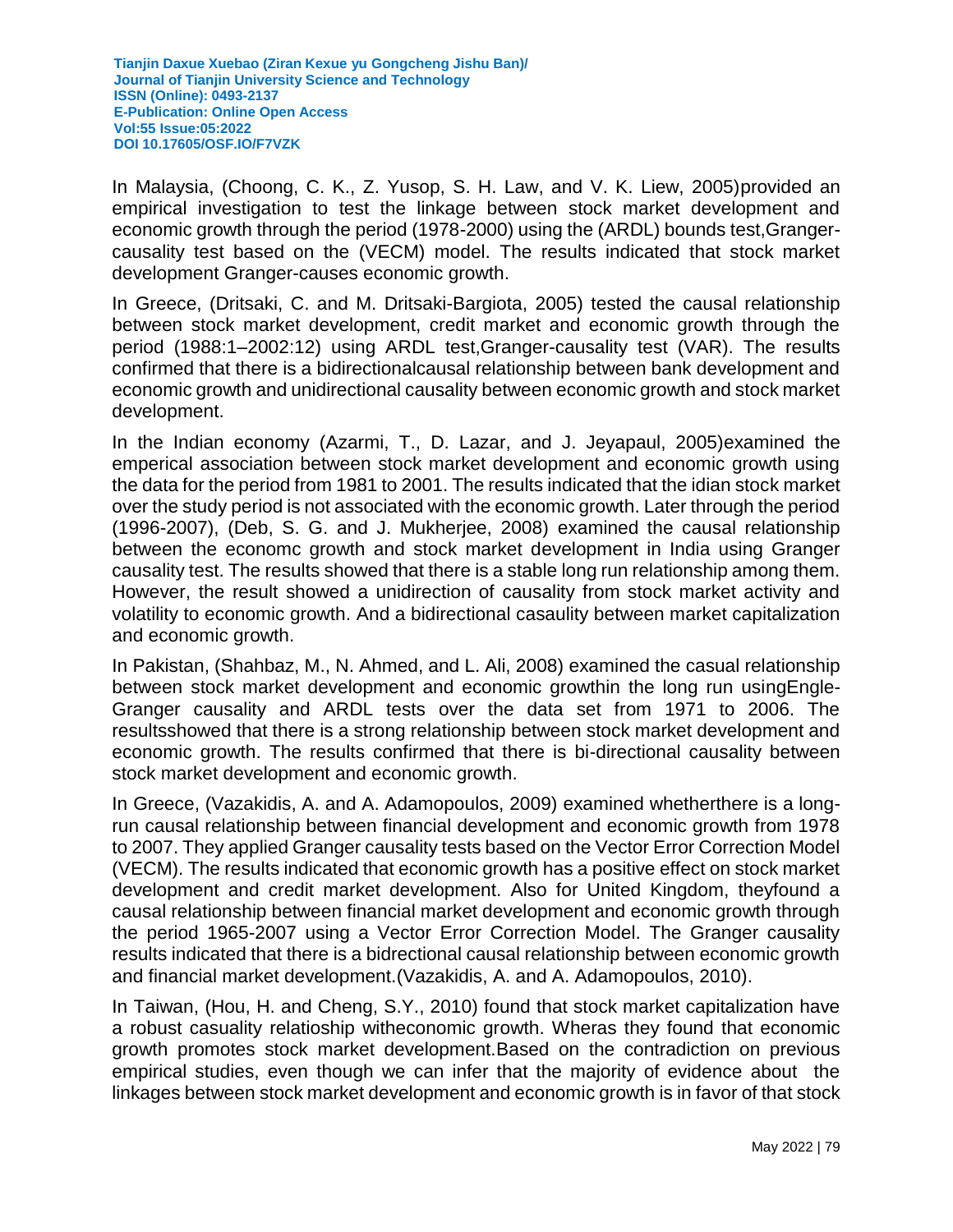market development causes economic growth. In this concern, this study aims to contribute to empirical evidence by examining the long run causal relationship between economic growth and stock market development in Saudi Arabia through the study period (2005-2019). Using (ARDL) Bound test. The research proposed hypothesis is as follows:

H0: stock market development does not affect economic growth.

H1: stock market development affect economic growth.

### **3. Saudi Stock Market Development**

#### **3.1. An Overview:**

The Saudi stock Market was established in 1985 under the supervision of the Saudi Arabian Monetary Agency. In 2002, the stock market's main index is known as Tadawul All Share Index (TASI). In order to control operation of the stock market and trading of stocks of listed companies, the government of Saudi Arabia established Capital Market Authority (CMA) in 2004. The TASI continued accumulating surge in value during the early 2000s. The market, however, crashed in February of 2006, the TASI had lost 65% of its value after it hit a historic high of 2096658 points on Febraurary25, 2006. The factors contributed to the 2006 crash as (Alkhaldi, 2015), explained were due to; mainly excessive speculations due to the small number of listed companies comparing to the growth of domestic liquidity, lack of transparency and disclosure by listed companies. Following the Saudi's first domestic stock market crash in 2006. TASI hit the rock bottom at 4068 points in March 2009, due to the decline in oil prices significantly to less than 40\$ per barrel as a result of the decline in the world economic after the global financial crises in 2008. In June 2015, a change in government policy allowed foreign investors to invest in the stock market as a way to boost investment activities, according to (Alkhreif, 2015) . Literature provides many indicators of stock market development. However, the most common indicators used to characterize the development of stock markets are the traditional indicators: market capitalization, liquidity, concentration, turnover and volatility (Asli Demirguc-Kunt, Ross Levine, 1995) .

#### **3.2. Market Size:**

In literature, Market capitalization to GDP (MC) is usually used as a measure of stock market size. The importance of using Market Capitalization comes from its ability to mobilize capital and lower cost (Levine, R. and Zervos, S., 1996). It can be calculated using the value of listed shares divided by GDP. Figure 1 indicates a fluctuated trend in market capitalization ratio from 196.71% in 2005, the ratio was significantly overvalued, which contributed later along with low investment channels available to a burst in 2006 and caused the subsequent decreasing in the ratio over the next years to its minimum value 47.39 % in 2011, then increased to the biggest value 303.52%, in 2019 with a mean of 92.64and a standard deviation of 17.94 points through the study period as shown in table 8.

Although Saudi market capitalization to GDP is considered big in size, the ratio for number of companies listed, which is considered as a second ratio to measure the market size, is very low as it was 204 companies in 2019. Saudi market capitalization was 2406.82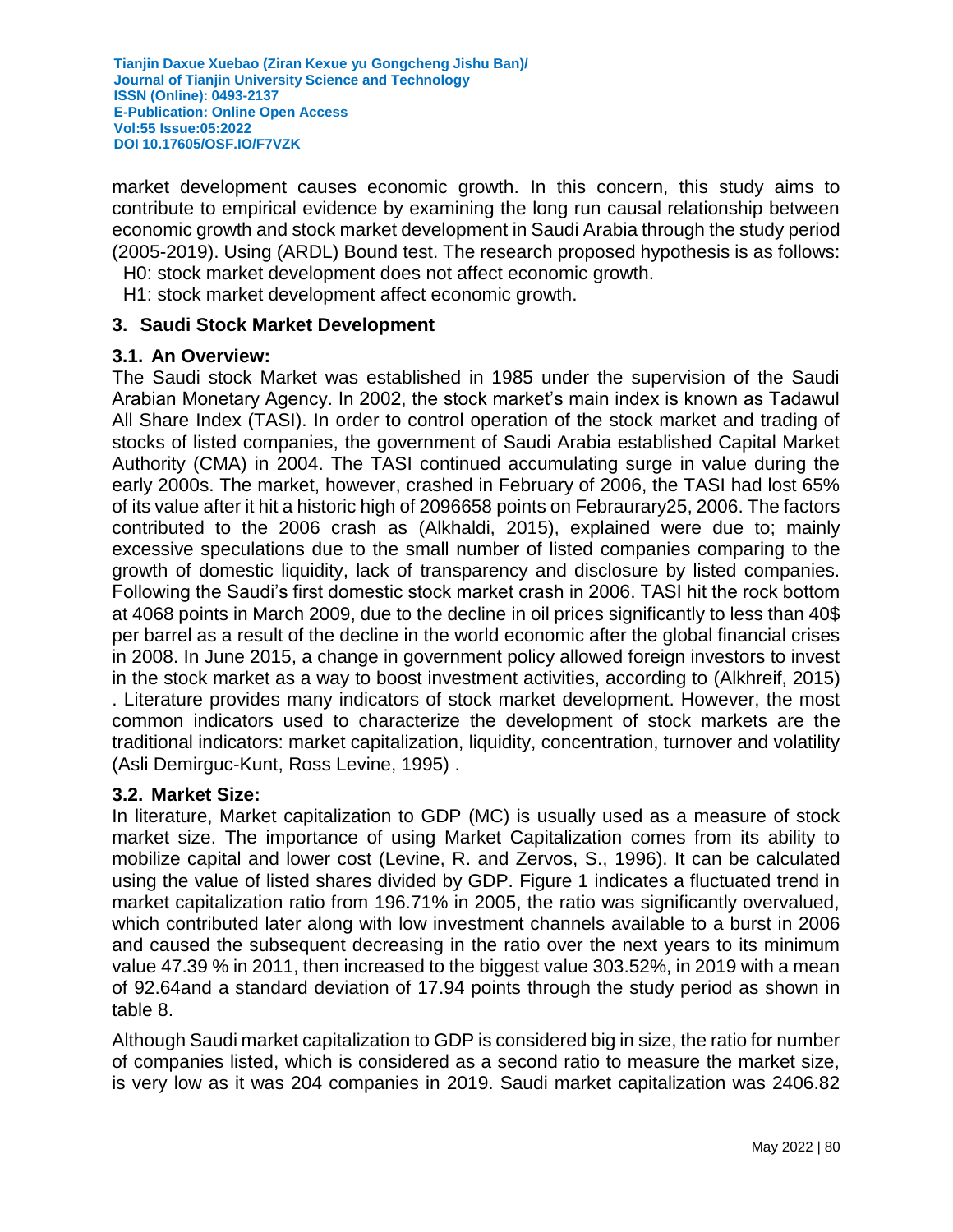billion U.S. dollars in 2019 according to data available on World Bank. The ranking for Saudi Arabia is the sixth based on the global ranking data on 72 countries.

| Year | Market cap. (Million \$) | GDP (Million \$) | Market cap.<br>to GDP |
|------|--------------------------|------------------|-----------------------|
| 2005 | 646104000000             | 328459608764     | 196.71                |
| 2006 | 326869000000             | 376900133511     | 86.73                 |
| 2007 | 515111000000             | 415964509673     | 123.84                |
| 2008 | 246337000000             | 519796800000     | 47.39                 |
| 2009 | 318733680000             | 429097866667     | 74.28                 |
| 2010 | 353409590000             | 528207200000     | 66.91                 |
| 2011 | 338873290000             | 671238840107     | 50.48                 |
| 2012 | 373374750000             | 735974843360     | 50.73                 |
| 2013 | 467365780000             | 746647127413     | 62.60                 |
| 2014 | 483115510000             | 756350347333     | 63.87                 |
| 2015 | 421060070000             | 654269902880     | 64.36                 |
| 2016 | 448831069542             | 644935541440     | 69.59                 |
| 2017 | 451378840000             | 688586133333     | 65.55                 |
| 2018 | 496353180000             | 786521831573     | 63.11                 |
| 2019 | 2406819600000            | 792966838162     | 303.52                |

### **Table 1: Stock Market Capitalization to GDP 2005-2019**

**Data source:** The World Bank data.



**Figure 1 Market Capitalization to GDP 2005-2019**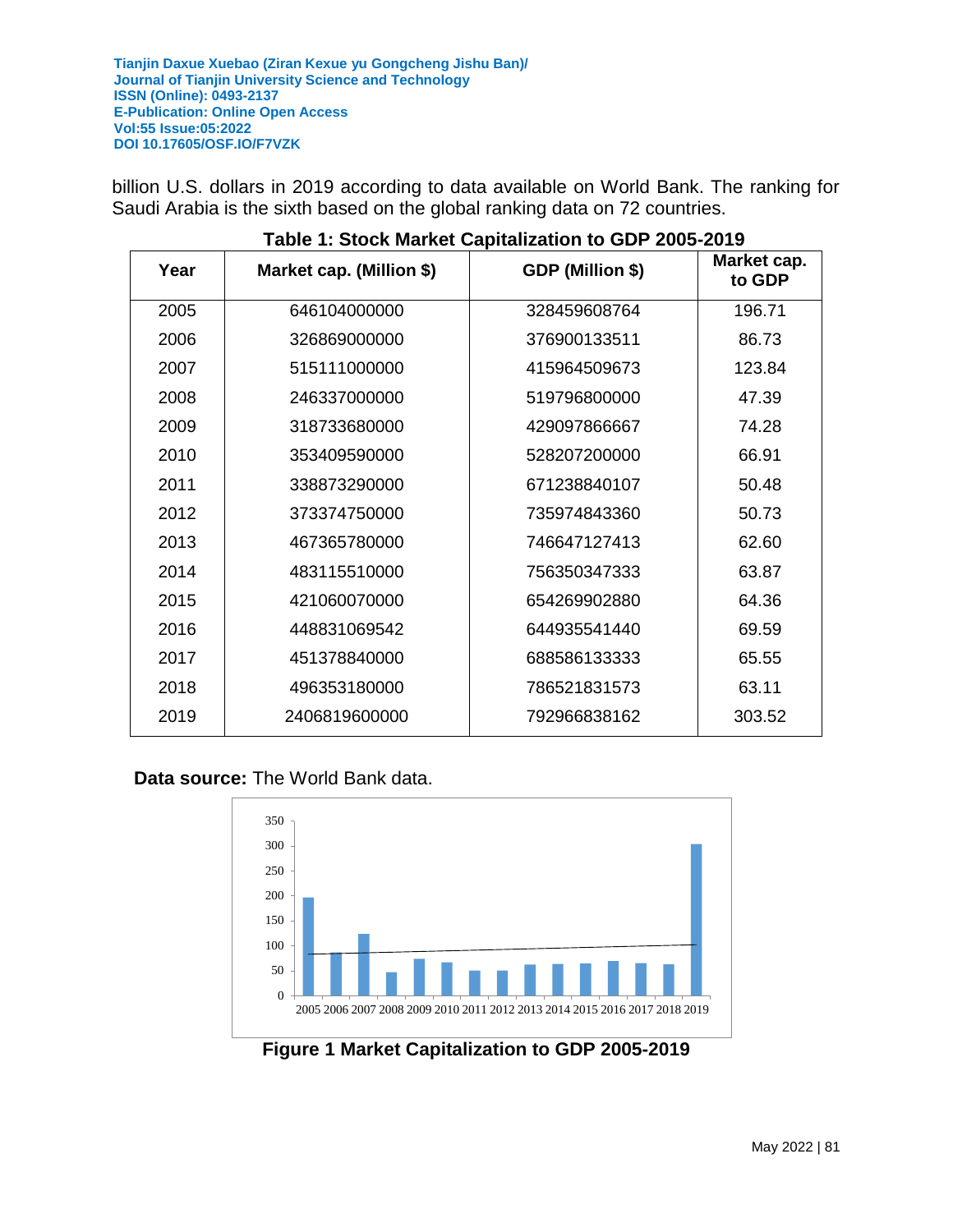### **3.3. Liquidity**:

Stock market liquidity refers to total value of shares traded in percentages of GDP. Which means how easily a stock can be rapidly sold without affecting its price, but this makes investment less cheap and risky. It has an important role to improve the allocation of capital to promote stock market and economic growth Demirguc-Kunt et al. 1996. It can be measured by using two measures:

#### **3.3.1. Total value of stock traded to GDP**

Total value of stock traded to GDP (TVS) is a measure for stock market liquidity which captures the economy in depth. It can be measured by dividing the total value of stock traded to GDP and so, it is considered very critical for the smooth of an economy. In table 2 the Saudi total value of stock traded showed high liquidity through 2005-2007 and began to decrease due to the world financial crises in 2008 until 2012, then began to increase again with a fluctuated trend.Demirguc-Kunt et al. 1996, noted that "the total value traded complements the market capitalization ratio" which means that with a big market capitalization, the trading may be small. Figure 2 indicates that the ratio decreased from its maximum value 372.26% in 2006 to its minimum value 27.84% in 2019 over the study period with a mean of 101.9 and a standard deviation of 108.33 points as shown in Table 8.

| Year | (Million \$)<br><b>GDP</b>   | Stocks traded, total value<br>(current US\$) | <b>Total Value of Traded</b><br>Shares (% of GDP) |
|------|------------------------------|----------------------------------------------|---------------------------------------------------|
| 2005 | 328459608764                 | 1103534500000                                | 335.97                                            |
| 2006 | 376900133511                 | 1403048100000                                | 372.26                                            |
| 2007 | 415964509673                 | 681947600000                                 | 163.94                                            |
| 2008 | 519796800000                 | 523326600000                                 | 100.68                                            |
| 2009 | 429097866667                 | 335109900000                                 | 78.10                                             |
| 2010 | 528207200000                 | 201210910000                                 | 38.09                                             |
| 2011 | 671238840107                 | 291435880000                                 |                                                   |
| 2012 | 735974843360                 | 511178270000                                 |                                                   |
| 2013 | 746647127413<br>362402350000 |                                              | 48.54                                             |
| 2014 | 756350347333<br>567392070000 |                                              | 75.02                                             |
| 2015 | 654269902880                 | 436941100000                                 |                                                   |
| 2016 | 644935541440                 | 306380423760                                 | 47.51                                             |
| 2017 | 688586133333                 | 218380624730                                 | 31.71                                             |
| 2018 | 786521831573                 | 229577660738                                 | 29.19                                             |
| 2019 | 792966838162                 | 220782730000                                 | 27.84                                             |

| Table 2: Total Value of Shares Traded (% of GDP) 2005-2019 |  |  |
|------------------------------------------------------------|--|--|
|------------------------------------------------------------|--|--|

**Data source:** The World Bank data.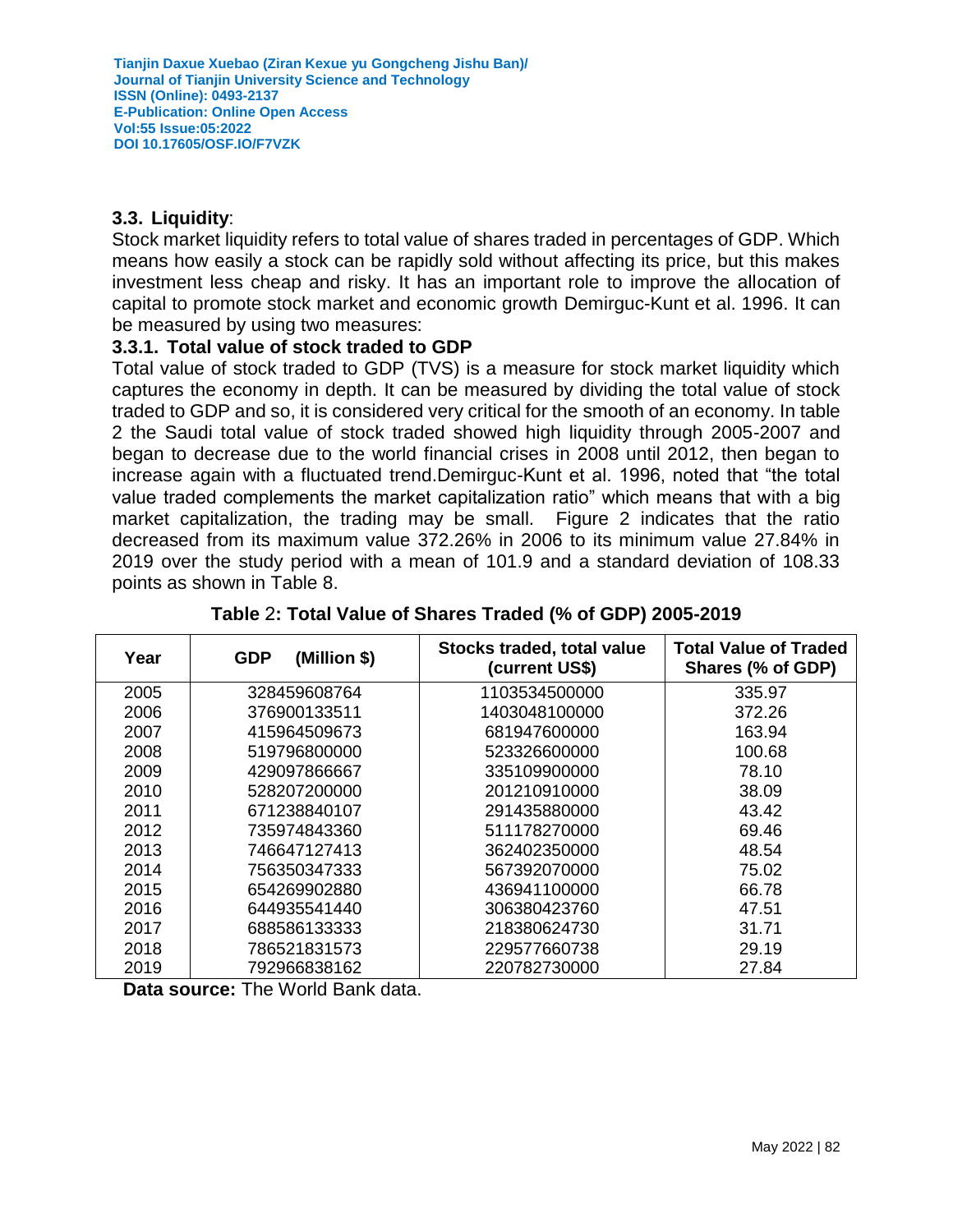



### **3.3.2. Turnover ratio**

Unlike total value of stock traded to GDP, which captures liquidity in terms of the economy basis as it may not mirror actual liquidity but only capture trading relative to the economy, stock market turnover captures liquidity in the stock market basis so, it refers to the stock market efficiency as it allocate capital and allow investors to diversify their assets easily (Beck et al., 2000, Levine & Zervos, 1998). Turnover can be measured by dividing the total value of stock traded to market capitalization (Beck et al., 2000).High turnover is often used as an indicator of low transaction cost and so it can enhance economic growth. However, large stock market capitalization is not necessarily a liquid market (Levine & Zervos, 1998). Many researchers pointed that aggregating the information of market capitalization, total value traded and stock turnover together assess to give a more comprehensive vision of how a stock market's development is growing. Table 4 shows that the Saudi turnover domestic shares (TRDS) peaked at 429.24% in 2006 whereas the minimum value 09.17% was in 2019 with a mean of 120.65 and a standard deviation of 99.74 points over the study as shown in Table 8. It is noted that Saudi stock market turnover ratio was very high through 2005-2008 and began to decrease due to the world financial crises in 2008 until 2010, then from 2011 to 2014 it has unstable trend. From 2015 it decreased to its minimum ratio 09.10 in 2019.

However, the ranking for Saudi Arabia over the study period is considered very high according to the global ranking data available on 72 countries on World Bank but it suddenly reported a significant decline from 2017 as shown in figure 3.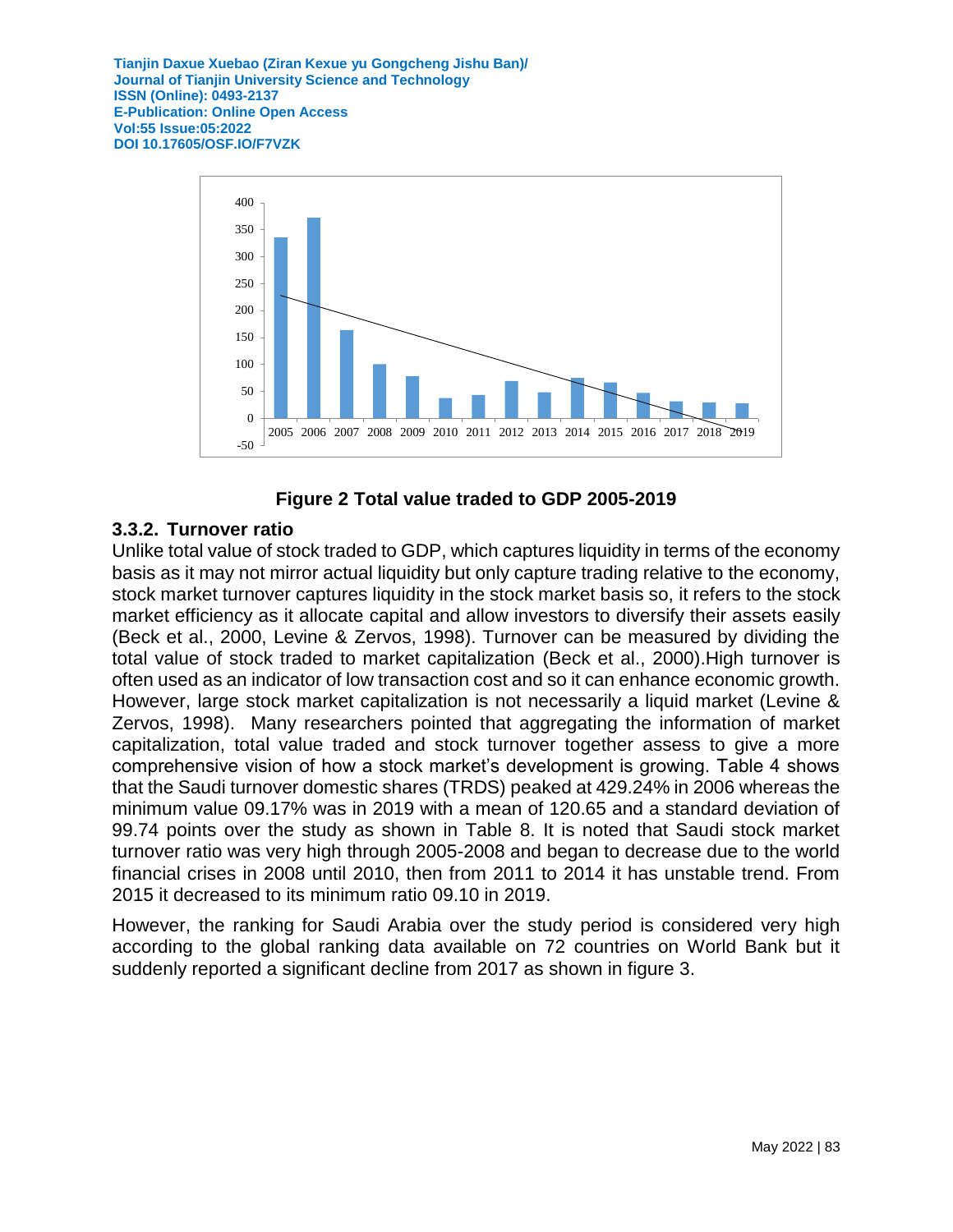| Year | Market cap. (million \$) | <b>Total value traded (million</b><br>\$) | <b>Stock</b><br><b>Market</b><br><b>Ratio</b><br>Turnover<br>$(\%)$ |
|------|--------------------------|-------------------------------------------|---------------------------------------------------------------------|
| 2005 | 646104000000             | 1103534500000                             | 170.80                                                              |
| 2006 | 326869000000             | 1403048100000                             | 429.24                                                              |
| 2007 | 515111000000             | 681947600000                              | 132.39                                                              |
| 2008 | 246337000000             | 523326600000                              | 212.44                                                              |
| 2009 | 318733680000             | 335109900000                              | 105.14                                                              |
| 2010 | 353409590000             | 201210910000                              | 56.93                                                               |
| 2011 | 338873290000             | 291435880000                              | 86.00                                                               |
| 2012 | 373374750000             | 511178270000                              | 136.91                                                              |
| 2013 | 467365780000             | 362402350000                              | 77.54                                                               |
| 2014 | 483115510000             | 567392070000                              | 117.44                                                              |
| 2015 | 421060070000             | 436941100000                              | 103.77                                                              |
| 2016 | 448831069542             | 306380423760                              | 77.48                                                               |
| 2017 | 451378840000             | 218380624730                              | 48.38                                                               |
| 2018 | 496353180000             | 229577660738                              | 46.25                                                               |
| 2019 | 2406819600000            | 220782730000                              | 09.17                                                               |

# **Table** 3 **Stock Market Turnover Ratio. 2005-2019**

**Data source:** The World Bank data.



**Figure 3 Stock Market Turnover ratio 2005-2016**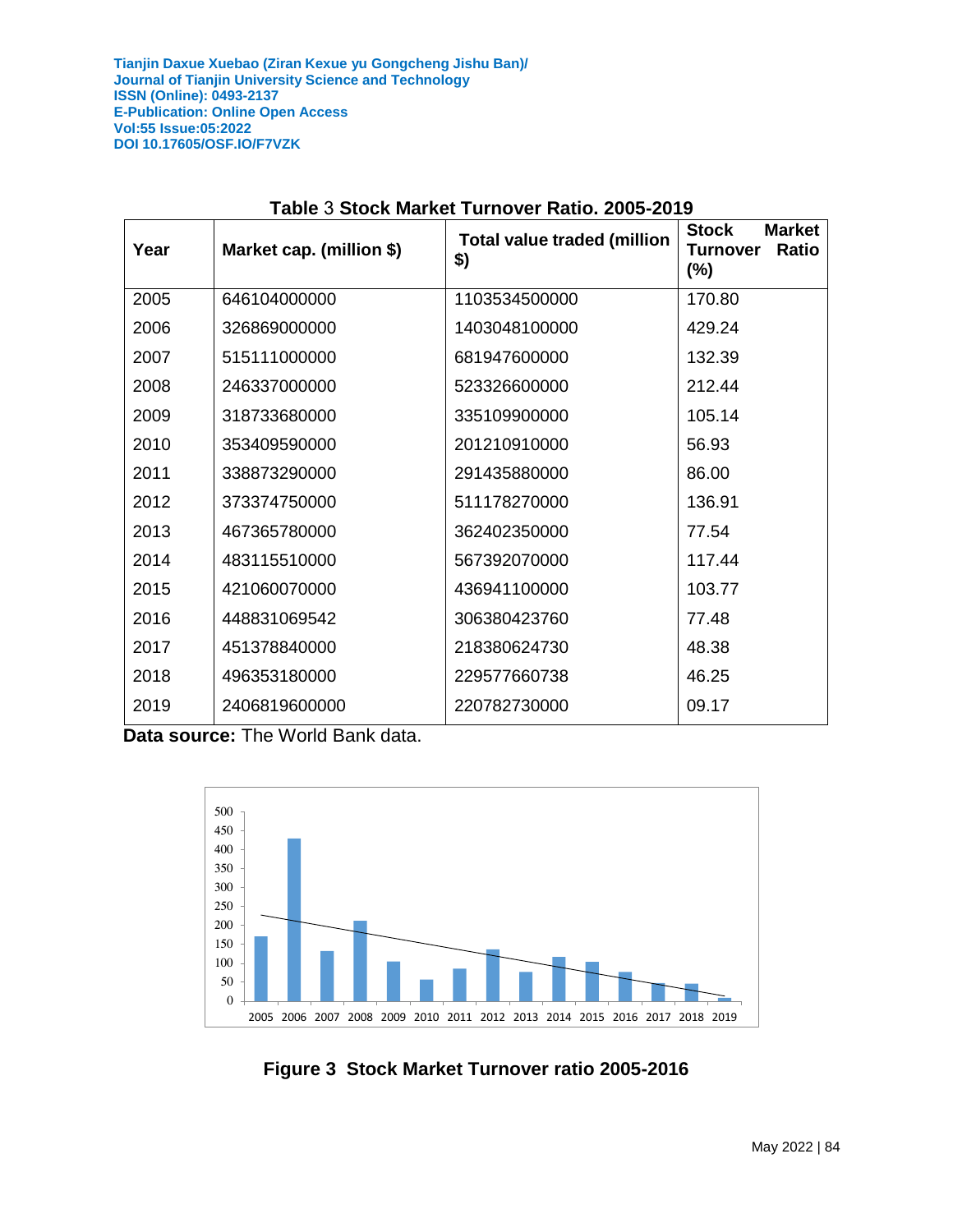#### **3.4.Volatility:**

Stock market volatility (VOL) refers to the variation in the prices over a period of time. It can be measured by using the standard deviation, or variance of the stock market index for a year (schwert & William, 1989). Generally, high volatility involves high risk. Figure 4 indicates a decreasing trend in Saudi stock market volatility but faced highly volatile in 2006 and in 2009 due to the effect of the financial crash faced the Saudi's stock market in 2006 then, the world financial crisis in 2008. (Demirguc-Kunt et al, 1995) suggested that low volatility reflect low risk "Although greater volatility is not necessarily a sign of more or less stock market development, we sometimes refer to "less volatility" as reflecting greater "stock market development". Through the study period the ratio peaked at 41.02% in 2009. Whereas the minimum value 11.81% was in 2014. With a mean of 24.76 and a standard deviation of 10.90 points over the study as shown in Table 8.



### **Figure 4 Stock price volatility in Saudi Arabia 2005-2019 according to the World Bank collection of development indicators.**

#### **3.5.Concentration:**

(Demirguc-Kunt & Levine, 1995) [19] Show that market concentration means that only a few companies dominate the stock market, which can be measured by looking at the share of market capitalization accounted for by the largest 3 to 5 stocks.(Maunder,P., Myers, D., Wall.N. & Miller, R.,, 1991). High concentration ratio in an industry would be evident characterized by a true monopoly. On the contrary, low concentration ratio would indicate greater competition among the firms in that industry. To measure the market concentration ratio in Saudi Arabia, we compute the share of the 5 largest firms in total value of stock traded as a commonly used concentration ratio through the study period 2005-2019 in which the ratio peaked at 47.71% in 2018. Whereas the minimum value 13.66% was in 2006 as shown in Figure 5 which indicates increasing market concentration through the study period. It is noted here that Saudi market is characterized by high market concentration which is not desirable as it can adversely affect its liquidity as (Datta, 2013)pointed that "it is common to find a negative correlation between concentration and liquidity."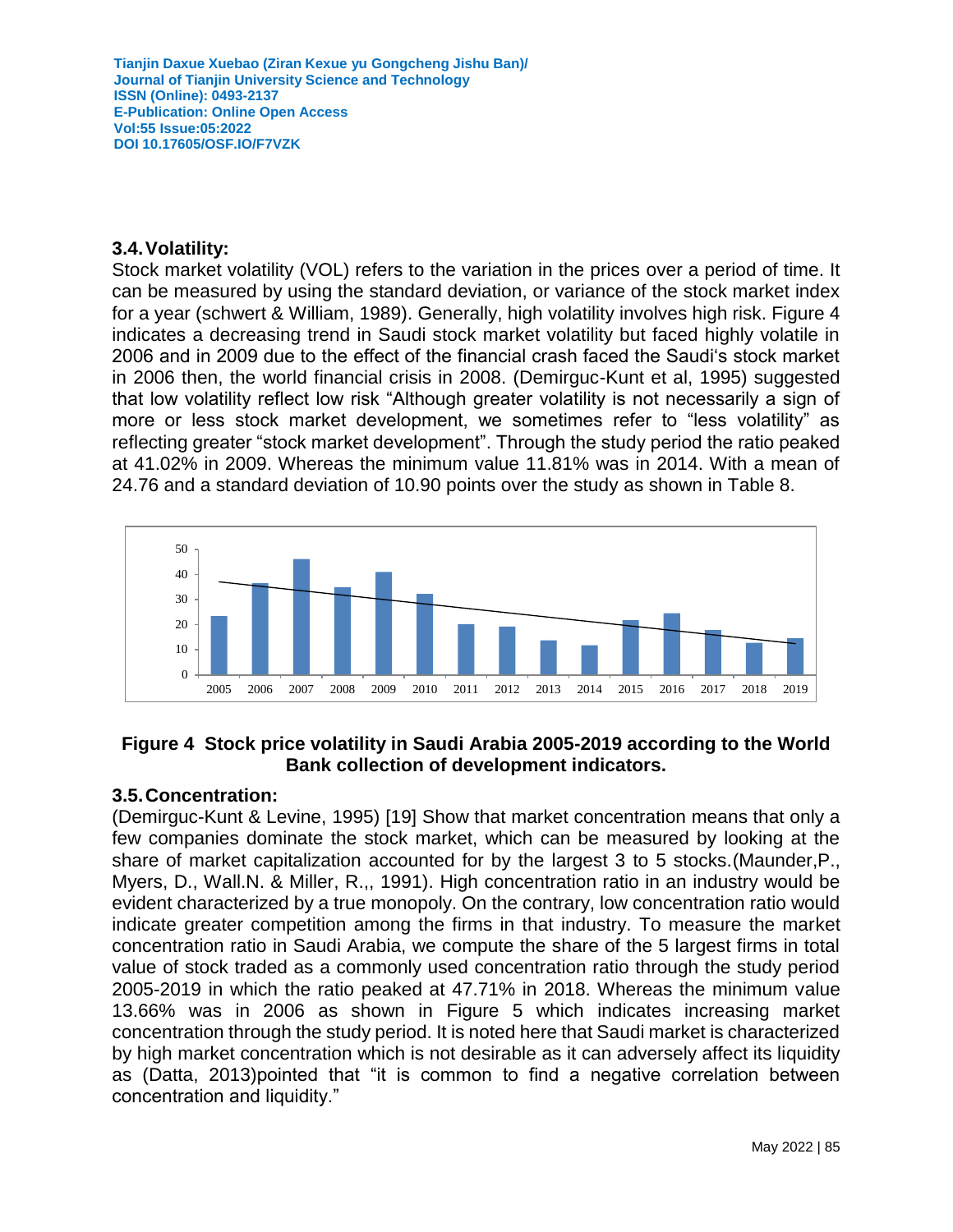

### **Figure 5Concentration Ratio by top five active stocks by value of shares traded 2005-2019**

Saudi Arabia market consists of 16 sectors, by calculating the market capitalization by largest 3 sectors through the time period from 2005 to 2016 according to available data we found that only 3 sectors; industries, banks, and communication make-up 60-86% of total market concentration as shown in table 4.

| Year | <b>Banks</b> | <b>Industries</b> | $\frac{1}{2}$<br>Telecom & IT | %Total Market |
|------|--------------|-------------------|-------------------------------|---------------|
| 2005 | 32.19        | 39.84             | 13.96                         | 85.99         |
| 2006 | 34.11        | 34.86             | 14.13                         | 83.10         |
| 2007 | 29.97        | 38.79             | 10.49                         | 79.25         |
| 2008 | 31.10        | 25.62             | 14.58                         | 71.30         |
| 2009 | 27.71        | 34.06             | 11.24                         | 73.01         |
| 2010 | 26.62        | 37.20             | 10.28                         | 74.10         |
| 2011 | 24.34        | 36.75             | 9.01                          | 70.10         |
| 2012 | 21.96        | 31.41             | 19.91                         | 73.28         |
| 2013 | 21.68        | 31.64             | 10.70                         | 64.02         |
| 2014 | 28.34        | 23.35             | 9.69                          | 61.38         |
| 2015 | 27.47        | 21.71             | 10.41                         | 59.59         |
| 2016 | 25.52        | 24.70             | 10.04                         | 60.26         |

### **Table 4 Concentration Ratio of Top Five Active Stocks by total market capitalization 2005-2016**

**Data source:** Author's calculations from various issues of TASI historical data from Jan-2005 to Dec-2016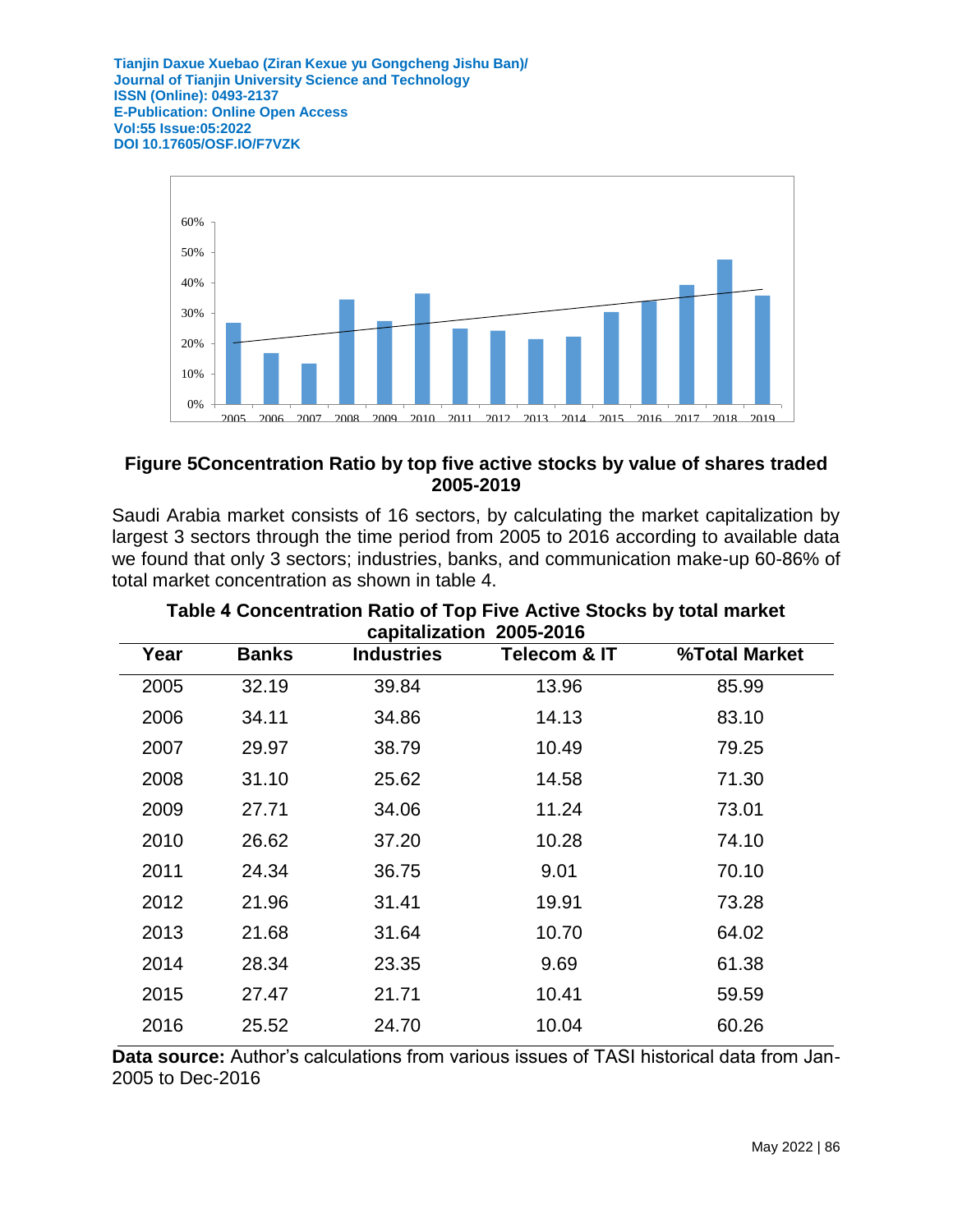A deeper look at concentration ratio at the same industry level (sector), table 6 shows that only 1 firm in petrochemical industries sector, SABIC, has a market share of more than 60% of the whole concentration ratio within the same sector which makes-up along with another firm, SAFCO, a share of 16-30 % of total market capitalization. This reflects the company's dominance over the industry. On the other side, table 5 shows that the percentage of market capitalization for both firms decreased from 30% in 2005 to 17-18% in 2015-2016 as a sign of improvement.

|      |              |              |          | Table 5 Concentration Ratio in largest 2 firms in industries sector 2005-2016 |
|------|--------------|--------------|----------|-------------------------------------------------------------------------------|
| Year | <b>SABIC</b> | <b>SAFCO</b> | % Sector | % Market                                                                      |
| 2005 | 69.8         | 5.8          | 75.6     | 30.12                                                                         |
| 2006 | 66.94        | 5.45         | 72.39    | 25.24                                                                         |
| 2007 | 65.74        | 5.26         | 71       | 27.54                                                                         |
| 2008 | 65.23        | 9.47         | 74.7     | 19.14                                                                         |
| 2009 | 60.78        | 7.43         | 68.21    | 23.23                                                                         |
| 2010 | 63.74        | 8.1          | 71.84    | 26.72                                                                         |
| 2011 | 61.82        | 9.42         | 71.24    | 26.18                                                                         |
| 2012 | 61.21        | 11.54        | 72.75    | 22.85                                                                         |
| 2013 | 60.31        | 9.41         | 69.72    | 22.06                                                                         |
| 2014 | 59.18        | 11.09        | 70.27    | 16.41                                                                         |
| 2015 | 66.95        | 9.99         | 76.94    | 16.70                                                                         |
| 2016 | 66.06        | 7.49         | 73.55    | 18.17                                                                         |

**Data source:** Author's calculations from various issues of TASI historical data from Jan-2006 to Dec-2016

Concentration ratio in telecom and information sector as well is highly concentrated ratio that only 2 firm, STC and Eitihad Etisalat have a market share of 65- 100% of the whole concentration ratio for the sector through the study period., while that the concentration ratio for both firms as a percentage of market capitalization is going to decrease from14 % in 2005 to 10% in 2016 as shown in table 6.

Saudi banks sector has been dominated by 4 banks, Rajhi, SAMBA, SAAB, and Riyadh. They are make-up about 70% of the whole concentration ratio for the sector in 2006, then decreased to 47% in 2015 as shown in table 7 meaning that the concentration ratio moved from highly concentrated to moderate concentrated also, they are make-up a decreasing share from 24 % of total market capitalization in 2005 to 13% of total market capitalization in 2015.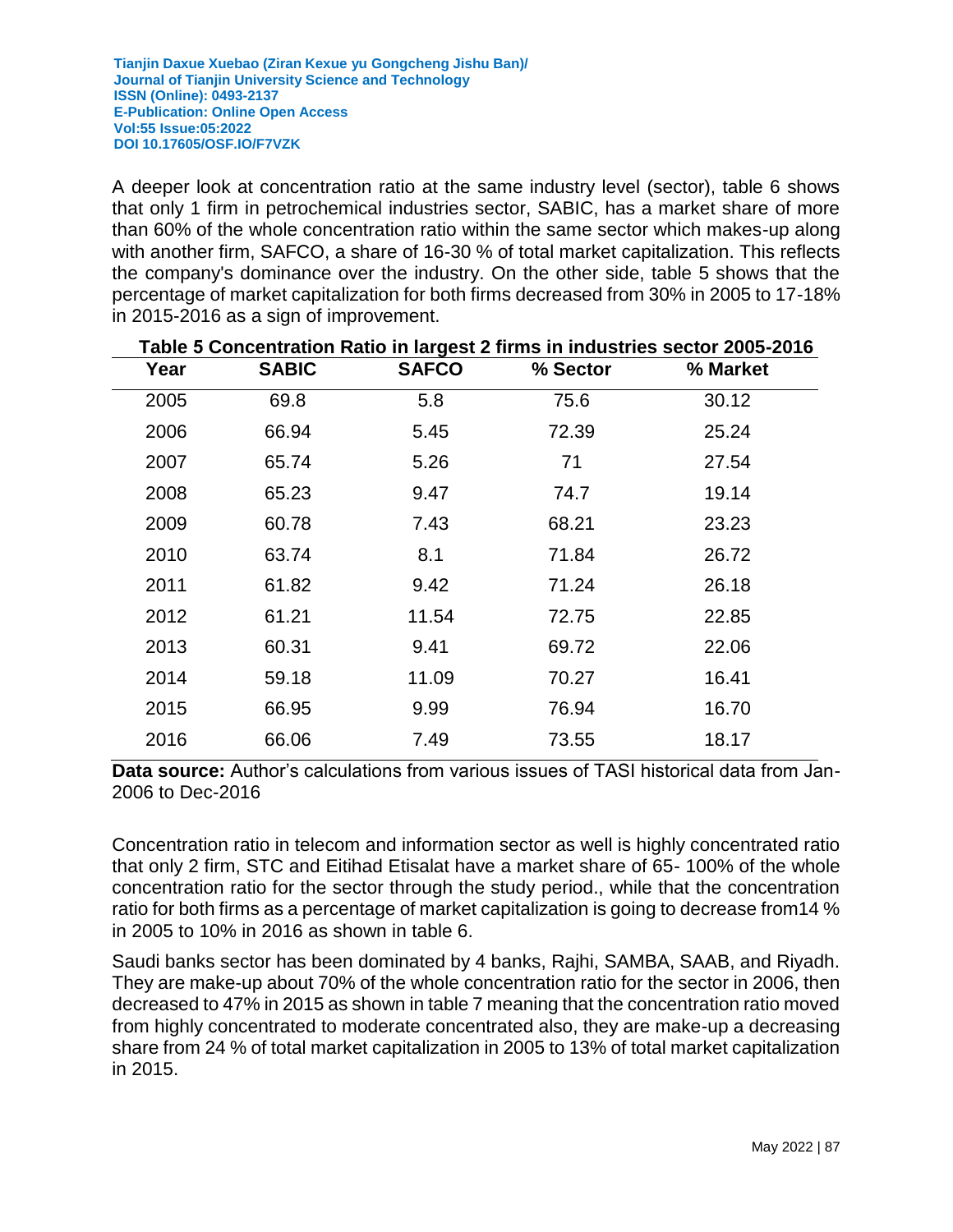#### **Table 6Concentration in largest 2 firms in telecom and information sector 2005- 2016**

|      |            | ZUIV                   |          |          |
|------|------------|------------------------|----------|----------|
| Year | <b>STC</b> | <b>Etihad Etisalat</b> | % Sector | % Market |
| 2005 | 79.9       | 20.1                   | 100      | 13.96    |
| 2006 | 86.42      | 13.58                  | 100      | 14.13    |
| 2007 | 72.01      | 17.99                  | 90       | 9.44     |
| 2008 | 72.84      | 16.1                   | 88.94    | 12.97    |
| 2009 | 65.62      | 22.61                  | 88.23    | 9.92     |
| 2010 | 42.6       | 22.25                  | 64.85    | 6.67     |
| 2011 | 59.05      | 32.1                   | 91.15    | 8.21     |
| 2012 | 56.67      | 34.81                  | 91.48    | 18.21    |
| 2013 | 57.04      | 35.1                   | 92.14    | 9.86     |
| 2014 | 74.28      | 19.23                  | 93.51    | 9.06     |
| 2015 | 83.25      | 13.25                  | 96.5     | 10.05    |
| 2016 | 85.92      | 10.94                  | 96.86    | 9.72     |

**Data source:** Author's calculations from various issues of TASI historical data from Jan-2005 to Dec-2016

#### **Table 7 Concentration in largest 4 firms in banks sector 2005-2016**

| Year | Rajhi | <b>SAMBA</b> | <b>SAAB</b> | <b>Riyadh</b> | % Sector | % Market |
|------|-------|--------------|-------------|---------------|----------|----------|
| 2005 | 31.6  | 15.13        | 11          | 10.55         | 68.28    | 21.98    |
| 2006 | 29.25 | 19.66        | 10.75       | 10.26         | 69.92    | 23.85    |
| 2007 | 30.14 | 18.51        | 9.19        | 10.18         | 68.02    | 20.39    |
| 2008 | 29.21 | 16.04        | 11.27       | 11.06         | 67.58    | 21.02    |
| 2009 | 32.26 | 13.72        | 9.82        | 12.18         | 67.98    | 18.84    |
| 2010 | 35.29 | 15.63        | 8.57        | 11.31         | 70.8     | 18.85    |
| 2011 | 33.71 | 13.56        | 9.87        | 11.3          | 68.44    | 16.66    |
| 2012 | 31.71 | 13.08        | 9.73        | 11.22         | 65.74    | 14.44    |
| 2013 | 28.81 | 11.84        | 11.58       | 11.53         | 63.76    | 13.82    |
| 2014 | 16.27 | 9.01         | 11.36       | 9.92          | 46.56    | 13.20    |
| 2015 | 19.51 | 10.76        | 8.56        | 8.59          | 47.42    | 13.03    |
| 2016 | 23.88 | 11.34        | 8.74        | 8.07          | 52.03    | 13.28    |

Data source: Author's calculations from various issues of TASI historical data from Jan-2005 to Dec-2016

#### **4. Methodology and Empirical Results**

The study explores the relationship between the stock market development and economic growth in Saudi Arabia by using the five commonly used measures of stock market development, namely: market capitalization as a percentage of GDP, total value of traded shares as a percentage of GDP, turnover stock market, stock market volatility, and stock market concentration ratio for the period of 2005 to 2019. In econometric models it is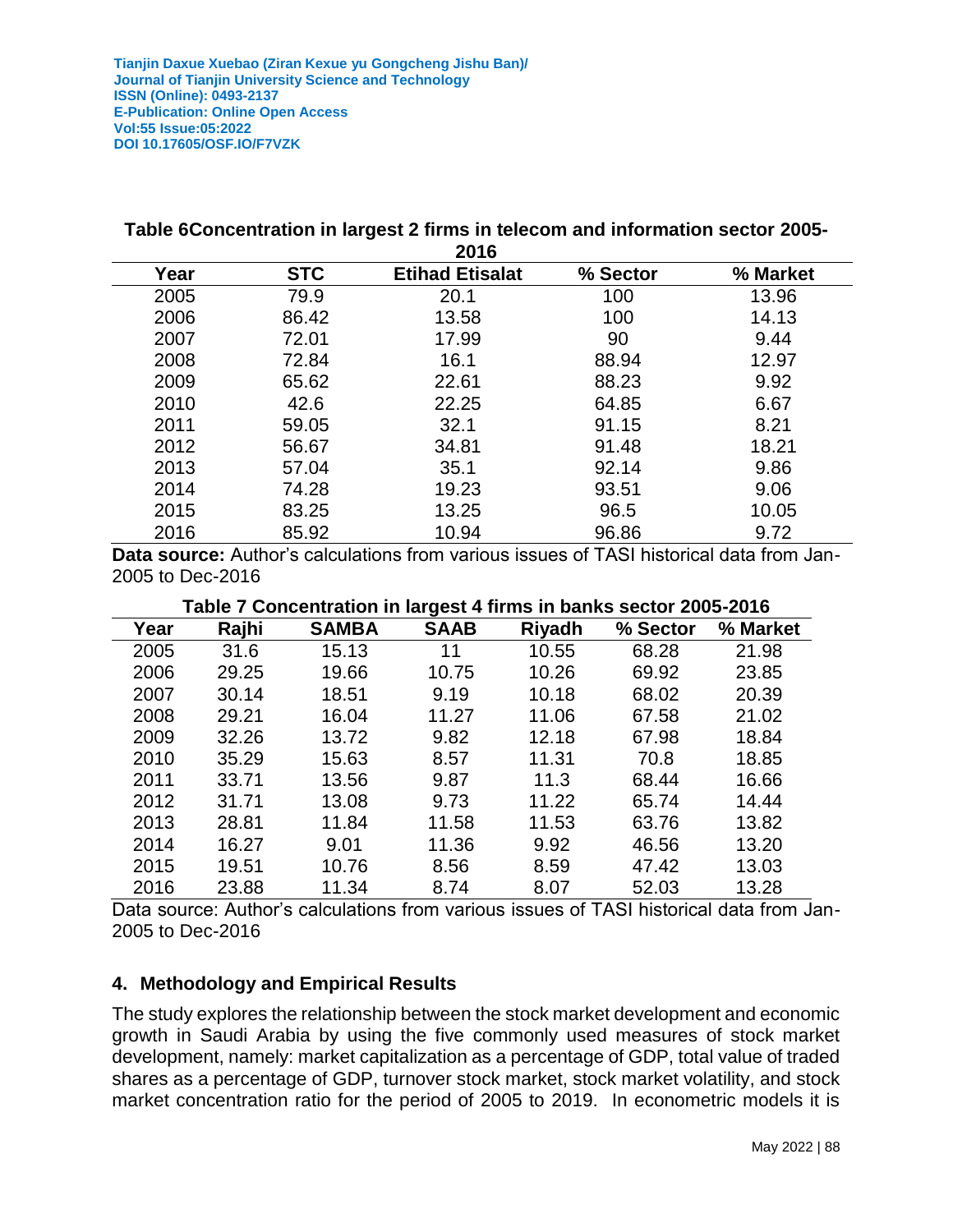necessary to check the stationary of the data, especially in time series data before performing the technique otherwise a spurious regression problem occurs. In order to achieve consistent and reliable results, the non- stationary data must transform to stationary data. Augmented Dicky Fuller test was used for the analysis to examine the co-integration relationship between the variables. Data are collected from official sources such as (The World Bank), various issues of annual report of (SAMA), (TASI) and (Tadawul). The methodology used is the vector autoregressive model (VAR), unit root test, Granger causality test.

The following abbreviations have been used for the analysis:

Dependent variable  $Y = GDP$  per capita (current US\$).

Independent variables:

GDP per capita = Market capitalization % of GDP

TVS = Total value of traded shares % of GDP

TRDS = Turnover ratio domestic shares (%)

VOL = Stocks market volatility (%)

CON = Stocks market concentration (%)

|                 | <b>GDP</b> | <b>MC</b> | <b>VOL</b> | <b>TVS</b> | <b>TRDS</b> | <b>CON</b> |
|-----------------|------------|-----------|------------|------------|-------------|------------|
| Mean            | 20482      | 92.64     | 24.76      | 101.90     | 120.66      | 29.12      |
| Median          | 20628      | 65.55     | 21.79      | 66.78      | 103.77      | 27.45      |
| Maximum         | 25243      | 303.52    | 41.02      | 372.26     | 429.24      | 47.71      |
| Minimum         | 13791      | 47.39     | 11.81      | 27.84      | 09.17       | 13.56      |
| Std. Dev.       | 3694       | 69.47     | 10.90      | 108.33     | 99.74       | 9.06       |
| <b>Skewness</b> | $-0.364$   | 2.49      | .661       | 1.79       | 2.296       | 0.201      |
| Kurtosis        | 1.909      | 6.191     | $-741$     | 4.7175     | 6.645       | 2.539      |
| Jarque-Bera     | 1.075      | 22.186    | .917       | 9.867      | 21.924      | 0.234      |
| Probability     | 0.584      | 0.000     | .175       | 0.007      | 0.000       | 0.889      |

### **Table 8 Descriptive Statistics of the variables**

### **4.1.Unit Root Test**

Is Saudi Stock Market development linked to its economic growth? To answer this question first, a unit root tests was employed to test the stationary of variables on level, first difference, and second difference on 1%, 5%, 10% level of significance. In this study we used Augmented Dicky Fuller (ADF) test on the time series data for the period of 2005 to 2019. The null hypothesis of non-stationarity is performed at 5% significance level, The ADF test includes lagged difference as a key component in order to oppose autocorrelation. The results of the Unit Root Test tells us that all variables series are nonstationary at their level, however they are stationary in their first differences where the probability value for them are less than 5% level of significant. Table 9 shows the result of testing the stationary of the economic growth and stock market variables.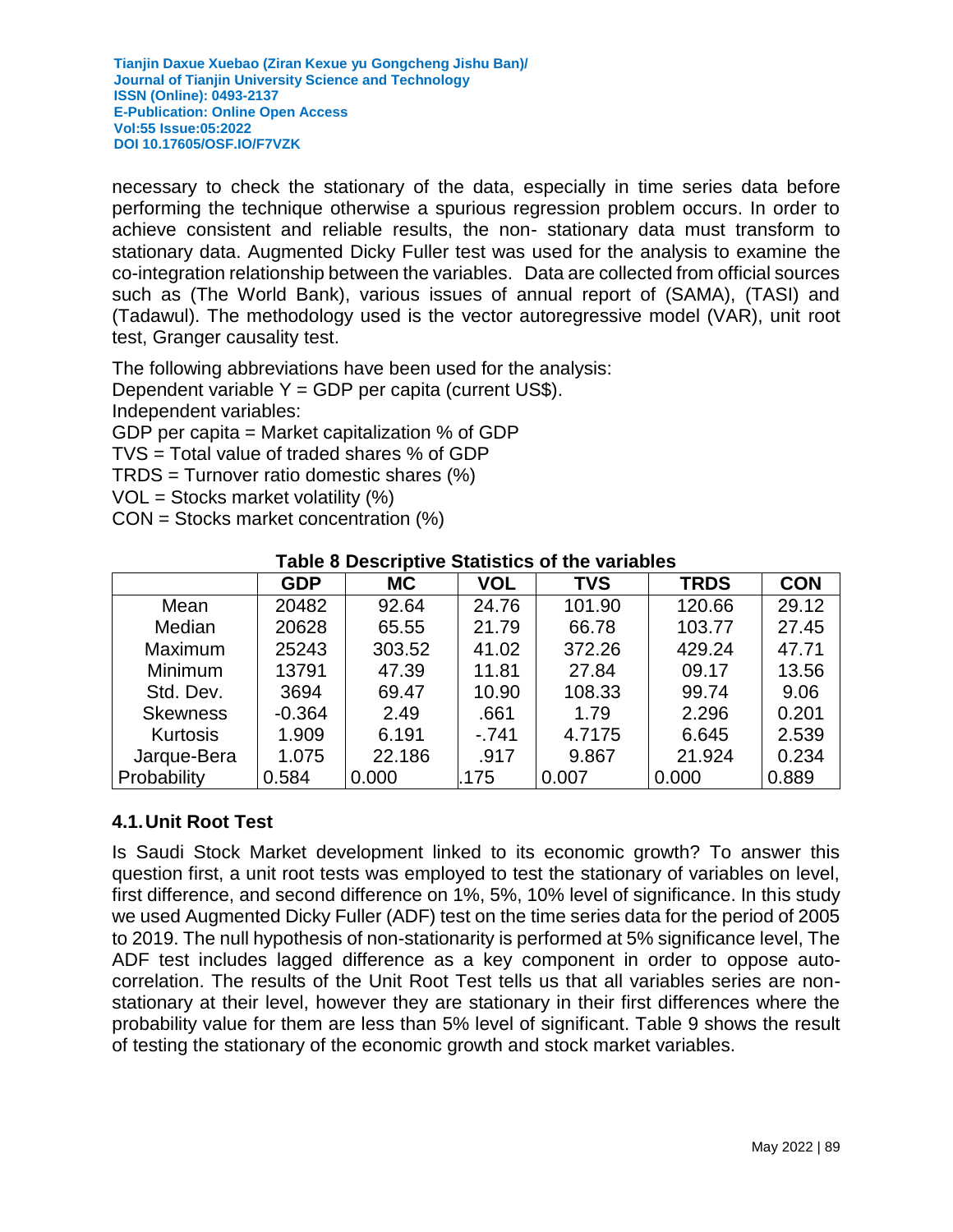|                       | Table 9 Unit Root Test Results Related to Variables |             |        |
|-----------------------|-----------------------------------------------------|-------------|--------|
|                       | Null Hypothesis: D(variable) has a unit root        |             |        |
|                       | <b>Exogenous: Constant</b>                          |             |        |
|                       | Lag Length: 2 (Automatic - based on SIC, maxlag=7)  |             |        |
| (GDP)                 |                                                     | t-Statistic | Prob.* |
|                       | <b>ADF</b>                                          | $-5.067486$ | 0.0004 |
| Test critical values: | 1% level                                            | $-3.711457$ |        |
|                       | 5% level                                            | $-2.981038$ |        |
|                       | 10% level                                           | $-2.629906$ |        |
|                       | Exogenous: Constant, Linear Trend                   |             |        |
|                       | Lag Length: 0 (Automatic - based on SIC, maxlag=7)  |             |        |
| (MC)                  |                                                     | t-Statistic | Prob.* |
|                       | <b>ADF</b>                                          | $-6.042347$ | 0.0002 |
| Test critical values: | 1% level                                            | -4.309824   |        |
|                       | 5% level                                            | $-3.574244$ |        |
|                       | 10% level                                           | $-3.221728$ |        |
|                       | Exogenous: Constant, Linear Trend                   |             |        |
|                       | Lag Length: 1 (Automatic - based on SIC, maxlag=7)  |             |        |
| (VOL)                 |                                                     | t-Statistic | Prob.* |
|                       | <b>ADF</b>                                          | $-5.218188$ | 0.0013 |
| Test critical values: | 1% level                                            | -4.339330   |        |
|                       | 5% level                                            | $-3.587527$ |        |
|                       | 10% level                                           | $-3.229230$ |        |
|                       | <b>Exogenous: Constant</b>                          |             |        |
|                       | Lag Length: 0 (Automatic - based on SIC, maxlag=3)  |             |        |
| (TVS)                 |                                                     | t-Statistic | Prob.* |
|                       | <b>ADF</b>                                          | $-3.518075$ | 0.0254 |
| Test critical values: | 1% level                                            | $-4.057910$ |        |
|                       | 5% level                                            | $-3.119910$ |        |
|                       | 10% level                                           | $-2.701103$ |        |
|                       | <b>Exogenous: Constant</b>                          |             |        |
|                       | Lag Length: 0 (Automatic - based on SIC, maxlag=7)  |             |        |
| (TRDS)                |                                                     | t-Statistic | Prob.* |
|                       | <b>ADF</b>                                          | -4.187091   | 0.0029 |
| Test critical values: | 1% level                                            | $-3.679322$ |        |
|                       | 5% level                                            | -2.967767   |        |
|                       | 10% level                                           | -2.622989   |        |
|                       | Exogenous: Constant, Linear Trend                   |             |        |
|                       | Lag Length: 0 (Automatic - based on SIC, maxlag=7)  |             |        |
| (CON)                 |                                                     | t-Statistic | Prob.* |
|                       | <b>ADF</b>                                          | $-6.694340$ | 0.0000 |
| Test critical values: | 1% level                                            | -4.323979   |        |
|                       | 5% level                                            | $-3.580623$ |        |
|                       | 10% level                                           | $-3.225334$ |        |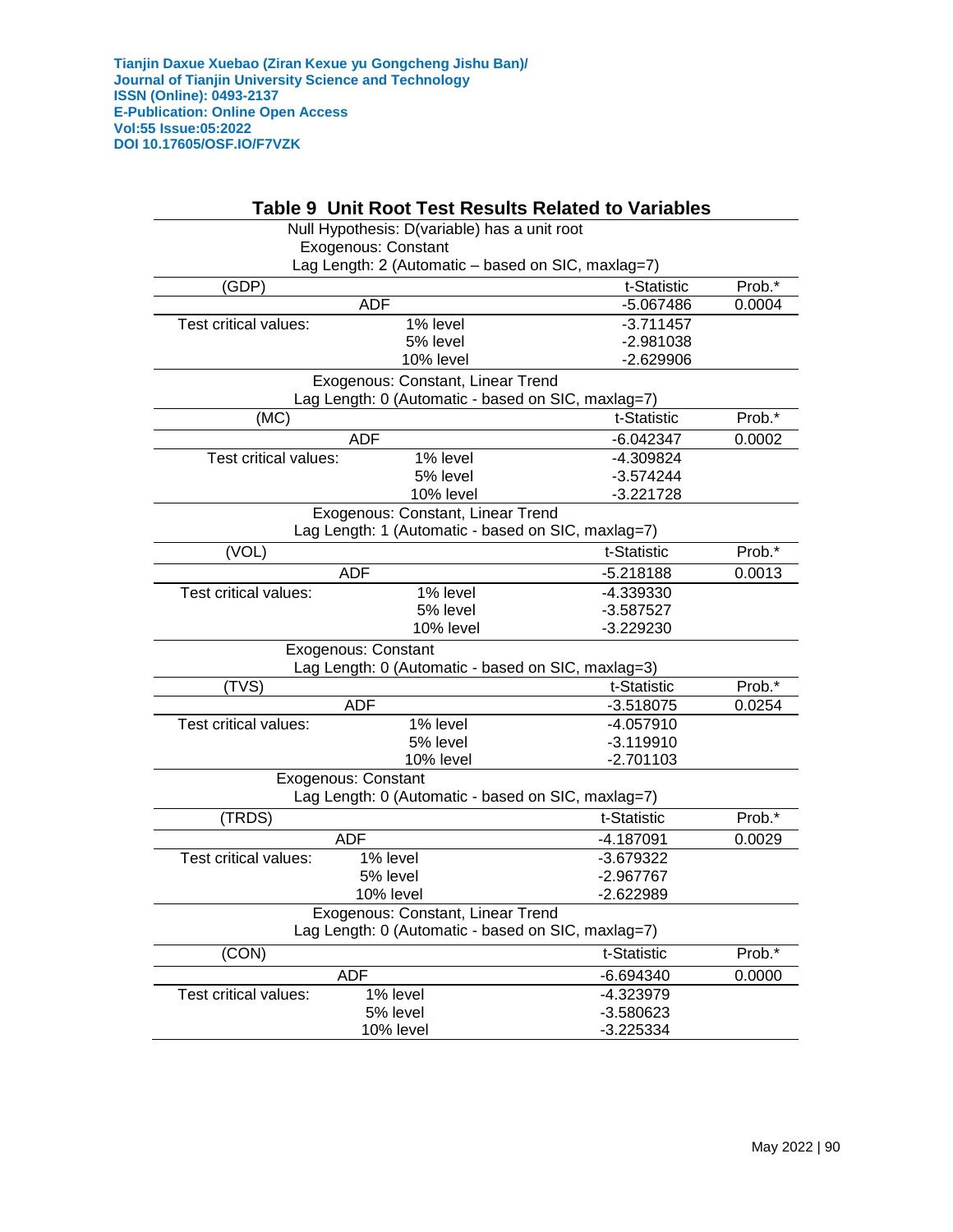## **4.2. Co-integration Test**

The second step in this analysis is to examine the co-integration between the variables, we apply ARDL bound test to know either co-integration exist or not. Co-integration mean long run relationship between the variables. If f-statistic value comes greater than upper bound test value then we conclude that there is co-integration and there is a long run relationship. As the results of the Bounds test co-integration indicate that the computed fstatistic (7.289727) exceeds the upper bound critical value (3.79) at the 5% level of significance as shown in table 10. This indicates that there is a stable long-run relationship between the economic growth and stock market development, namely: market capitalization, total value of stocks traded, turnover ratio of domestic shares, volatility, and concentration.

|                       | Table 10                     | <b>ARDL Bound Test</b> |  |
|-----------------------|------------------------------|------------------------|--|
| <b>Test Statistic</b> | Value                        | k                      |  |
| F-statistic           | 7.289727                     | 5                      |  |
|                       | <b>Critical Value Bounds</b> |                        |  |
| Significance          | <b>IO Bound</b>              | 11 Bound               |  |
| 10%                   | 2.26                         | 3.35                   |  |
| 5%                    | 2.62                         | 3.79                   |  |
| 2.5%                  | 2.96                         | 4.18                   |  |
| 1%                    | 3.41                         | 4.68                   |  |

The long run ARDL results indicates that turnover ratio of domestic shares (TRDS), Market capitalization (MC) have positively and highly significant relationship on economic growth (GDP) at 5% level of significant while total value of stocks traded (TVS), Concentration (CON) and volatility (VOL) has negatively significant impact on economic growth (GDP) at 5% level of significant. This indicates that there is statistical evidence for long-run dynamic relationship for stock market development on economic growth that is when economic growth is the dependent. The long run ARDL results are illustrated in Table 11.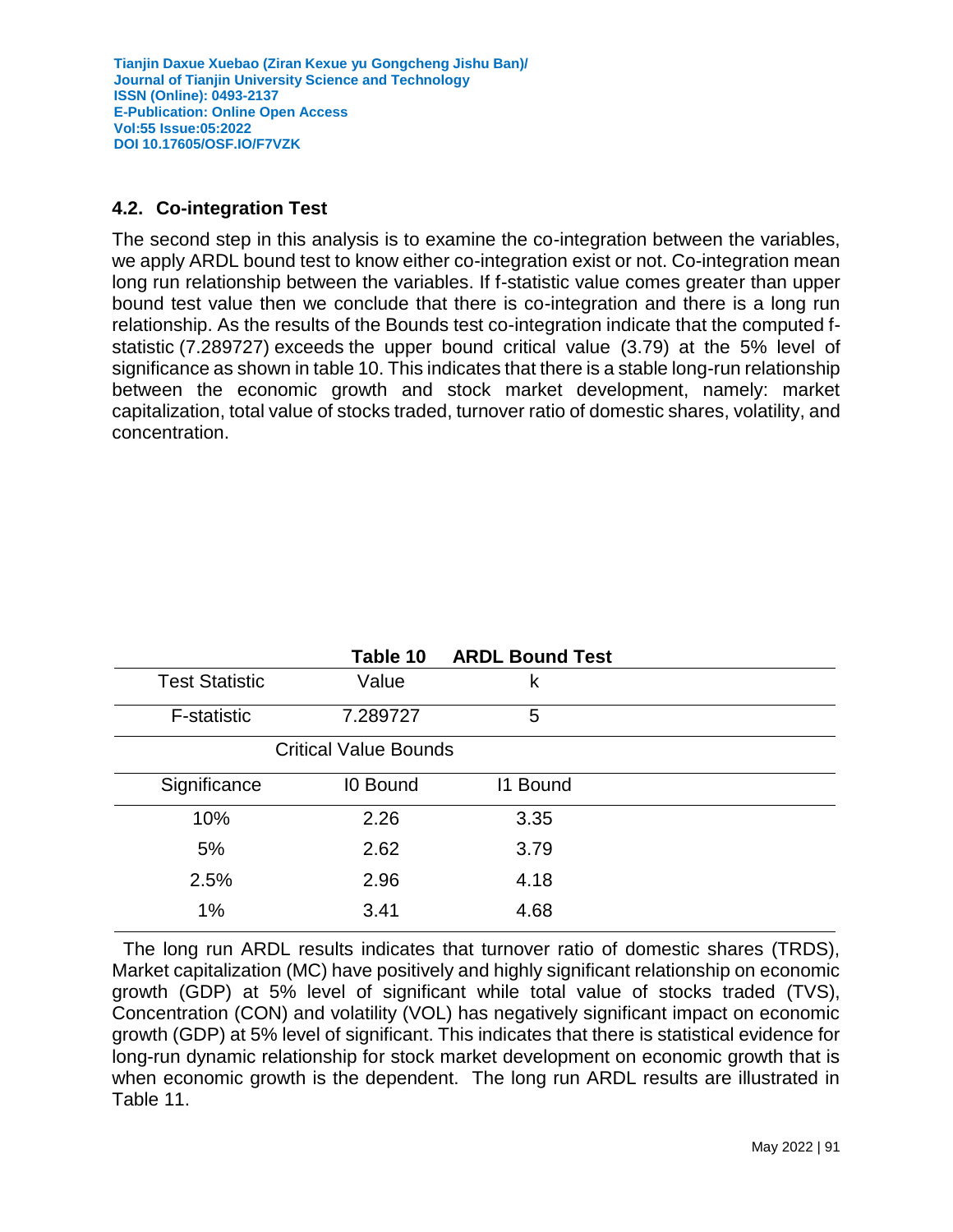# **Table 11ARDL Co-integrating and Long Run Form**

Dependent Variable: GDP

Selected Model: ARDL(3, 0, 1, 1, 0, 0)

|             | <b>Long Run Coefficients</b> |            |             |        |  |  |
|-------------|------------------------------|------------|-------------|--------|--|--|
| Variable    | Coefficient                  | Std. Error | t-Statistic | Prob.  |  |  |
| <b>VOL</b>  | $-0.204376$                  | 18.020558  | -13.218480  | 0.0000 |  |  |
| <b>TVS</b>  | $-0.524303$                  | 29.049148  | -4.114554   | 0.0008 |  |  |
| <b>TRDS</b> | 0.820377                     | 18.202821  | 4.165309    | 0.0007 |  |  |
| <b>MC</b>   | 0.204867                     | 3.2682571  | 2.816445    | 0.0124 |  |  |
| <b>CON</b>  | $-0.657021$                  | 28.877257  | $-3.244839$ | 0.0051 |  |  |
|             | 0.100252                     | 17.817567  | 23.773937   | 0.0000 |  |  |

## **4.3.Granger Causality Test**

To investigate the causality relationship between economic growth and stock market development in Saudi Arabia in the time series from 2005 to 2019, Granger causality test was applied. Causality is closely related to the idea of cause-and-effect and to determine the direction of causality between the variables as well. The null hypothesis claiming the non-existence of co-integration which means no causality and will be rejected when p value is less than 0.05. From the Granger causality test result, we concluded that MC does not Granger Cause GDP probability value is less than 0.05 which mean there is causality exist. TRDS does not Granger Cause GDP probability value is less than 0.05 which mean there is causality exist. TRDS does not Granger Cause CON probability value is less than 0.05 which mean there is causality exist, MC does not Granger Cause VOL probability value is less than 0.05 which mean there is causality exist, TRDS does not Granger Cause VOL probability value is less than 0.05 which mean there is causality exist. Rest of the result tells us that causality is not existed as shown in table 12 which also indicates that there is a one way causality relationship from market capitalization and turnover domestic shares towards the economic growth, and there is a one way causality relationship from economic growth toward total value of traded shares.

There is a one way causality relationship from market capitalization towards the turnover domestic shares, total value of traded shares, and stock market volatility.

There is a one way causality relationship from turnover domestic shares towards stock market volatility. There is a causality relationship from turnover domestic shares towards stock market concentration, and from stock market concentration towards turnover domestic shares.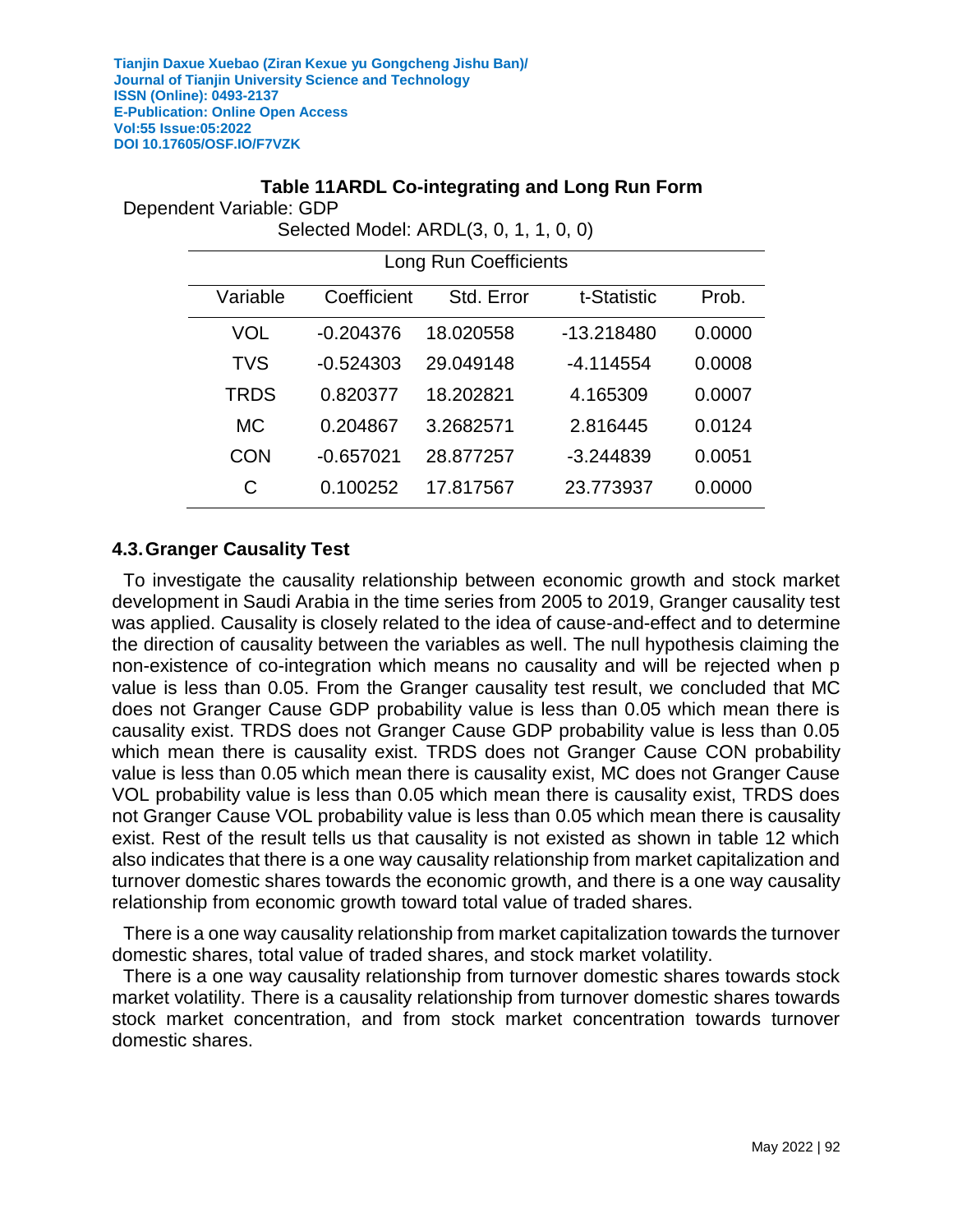| Table 12<br><b>Pairwise Granger Causality Test Results</b> |                    |        |
|------------------------------------------------------------|--------------------|--------|
| <b>Null Hypothesis:</b>                                    | <b>F-Statistic</b> | Prob.  |
| CON does not Granger Cause GDP                             | 0.23080            | 0.7957 |
| GDP does not Granger Cause CON                             | 2.51995            | 0.1024 |
| MC does not Granger Cause GDP                              | 7.01425            | 0.0042 |
| GDP does not Granger Cause MC                              | 0.15095            | 0.8607 |
| TRDS does not Granger Cause GDP                            | 5.26163            | 0.0131 |
| GDP does not Granger Cause TRDS                            | 1.34060            | 0.2814 |
| <b>TVS does not Granger Cause GDP</b>                      | 2.83948            | 0.0790 |
| GDP does not Granger Cause TVS                             | 3.94918            | 0.0335 |
| VOL does not Granger Cause GDP                             | 1.45431            | 0.2542 |
| GDP does not Granger Cause VOL                             | 0.62611            | 0.5435 |
| MC does not Granger Cause CON                              | 1.25740            | 0.3032 |
| CON does not Granger Cause MC                              | 2.48063            | 0.1058 |
| <b>TRDS does not Granger Cause CON</b>                     | 4.83413            | 0.0177 |
| <b>CON does not Granger Cause TRDS</b>                     | 3.68429            | 0.0409 |
| TVS does not Granger Cause CON                             | 2.48617            | 0.1053 |
| CON does not Granger Cause TVS                             | 2.43897            | 0.1095 |
| VOL does not Granger Cause CON                             | 0.29506            | 0.7473 |
| CON does not Granger Cause VOL                             | 0.09947            | 0.9057 |
| TRDS does not Granger Cause MC                             | 0.26935            | 0.7663 |
| MC does not Granger Cause TRDS                             | 6.99758            | 0.0042 |
| TVS does not Granger Cause MC                              | 0.20320            | 0.8176 |
| MC does not Granger Cause TVS                              | 5.02141            | 0.0155 |
| VOL does not Granger Cause MC                              | 0.46583            | 0.6334 |
| MC does not Granger Cause VOL                              | 10.6999            | 0.0005 |
| TVS does not Granger Cause TRDS                            | 1.49833            | 0.2445 |
| <b>TRDS does not Granger Cause TVS</b>                     | 1.16860            | 0.3286 |
| <b>VOL does not Granger Cause TRDS</b>                     | 0.45739            | 0.6386 |
| TRDS does not Granger Cause VOL                            | 3.55511            | 0.0452 |
| VOL does not Granger Cause TVS                             | 2.17255            | 0.1367 |
| TVS does not Granger Cause VOL                             | 3.05338            | 0.0667 |

#### **Table 12 Pairwise Granger Causality Test Results**

Lags: 2

### **4.4. Vector Error Correction Model (VECM)**

The vector autoregressive (VAR) model is employed in this study as there is a long term relationship between the variables. Usually, if the time series are not stationary then the VAR framework needs to be modified to allow consistent Estimation of the relationships among the series. The error correction term tell us the speed with which our model returns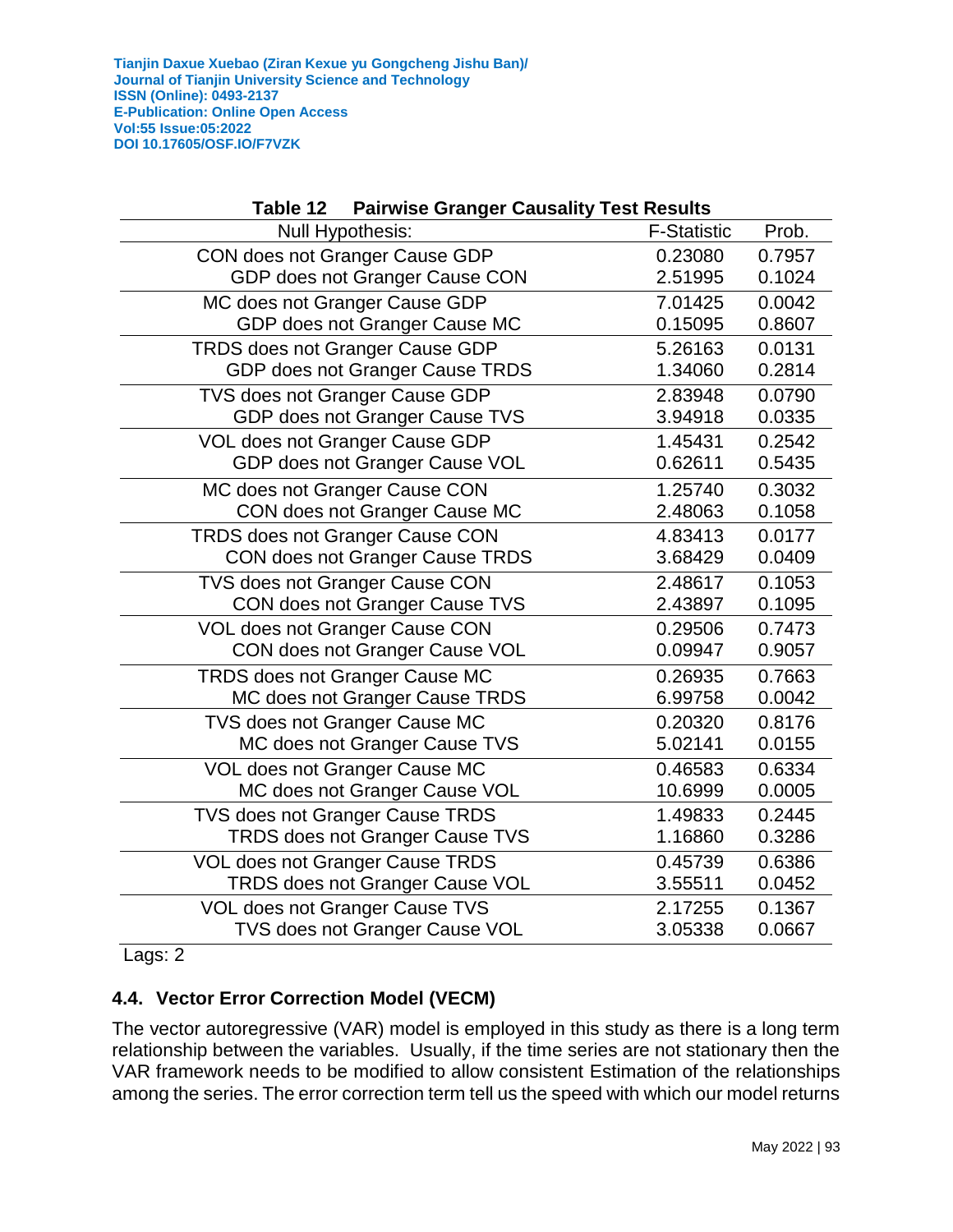Standard errors in ( ) & t-statistics in [ ]

to equilibrium, if it should be negatively signed indicating a move back towards equilibrium and if it a positive sign indicates movement away from equilibrium. The coefficients of the error correction with GDP, MC and VOL as dependent variable are negative and statistically significant indicating that there is a convergence from short dynamics towards long run equilibrium.

| CointegratingEq:             | CointEq1                     |            |           |            |           |           |
|------------------------------|------------------------------|------------|-----------|------------|-----------|-----------|
| $GDP(-1)$                    | 1.000                        |            |           |            |           |           |
| CON01(-1)                    | 3145                         |            |           |            |           |           |
|                              | (1560)                       |            |           |            |           |           |
|                              | 2.02                         |            |           |            |           |           |
| $MC(-1)$                     | $-35.79$                     |            |           |            |           |           |
|                              | (2.68)                       |            |           |            |           |           |
|                              | $[-13.34]$                   |            |           |            |           |           |
| $TRDS(-1)$                   | $-107.17$                    |            |           |            |           |           |
|                              | (3.05)                       |            |           |            |           |           |
|                              | $[-35.09]$                   |            |           |            |           |           |
| $TVS(-1)$                    | 86.72                        |            |           |            |           |           |
|                              | (3.00)                       |            |           |            |           |           |
|                              | 28.88]                       |            |           |            |           |           |
| $VOL(-1)$                    | 329.73                       |            |           |            |           |           |
|                              | (11.79)                      |            |           |            |           |           |
|                              | 27.98]                       |            |           |            |           |           |
| $\mathsf{C}$                 | $-22166$                     |            |           |            |           |           |
| Error Correction:            | D(GDP)                       | D(CON)     | D(MC)     | D(TRDS)    | D(TVS)    | D(VOL)    |
| CointEq1                     | $-0.035$                     | 0.110      | $-0.002$  | 0.010      | 0.088     | $-0.001$  |
|                              | (0.136)                      | $(4.6E-1)$ | (0.004)   | (0.004)    | (0.002)   | (0.000)   |
|                              | $3.19$ ]                     | $0.67$ ]   | $[-0.43]$ | 4.78]      | $3.55$ ]  | $[-3.37]$ |
| $\overline{\text{c}}$        | 329.22                       | 0.007      | $-4.607$  | $-4.295$   | $-10.58$  | $-0.365$  |
|                              | (431.7)                      | (0.02)     | (13.56)   | (13.36)    | (7.30)    | (1.30)    |
|                              | [0.76]                       | [0.50]     | $[-0.34]$ | $[-0.32]$  | $[-1.45]$ | $[-0.28]$ |
| R-squared                    | 0.273                        | 0.016      | 0.007     | 0.459      | 0.318     | 0.296     |
| Adj. R-squared               | 0.246                        | $-0.020$   | $-0.030$  | 0.439      | 0.293     | 0.270     |
| Sum sq. resids               | 1.46E+1                      | 0.167      | 143948    | 139702     | 41778     | 1322.7    |
| S.E. equation                | 2325                         | 0.079      | 73.016    | 71.932     | 39.336    | 6.999     |
| <b>F-statistic</b>           | 10.150                       | 0.449      | 0.180     | 22.887     | 12.611    | 11.363    |
| Log likelihood               | $-264.90$                    | 33.633     | $-164.54$ | $-164.109$ | $-146.61$ | $-96.541$ |
| <b>Akaike AIC</b>            | 18.407                       | $-2.182$   | 11.486    | 11.456     | 10.249    | 6.796     |
| Schwarz SC                   | 18.501                       | $-2.087$   | 11.580    | 11.550     | 10.343    | 6.890     |
| Mean dependent               | 329.22                       | 0.007      | $-4.607$  | $-4.295$   | $-10.579$ | $-0.365$  |
| S.D. dependent               | 2677.8                       | 0.078      | 71.940    | 96.013     | 46.786    | 8.193     |
| Determinant resid            |                              |            |           | $3.35E+14$ |           |           |
| Determinant resid covariance |                              |            | 2.18E+14  |            |           |           |
|                              | Log likelihood               |            | -725.6307 |            |           |           |
|                              | Akaike information criterion |            | 51.28487  |            |           |           |
| Schwarz criterion            | 52.13354                     |            |           |            |           |           |

### **Table 13Vector Error Correction Estimates**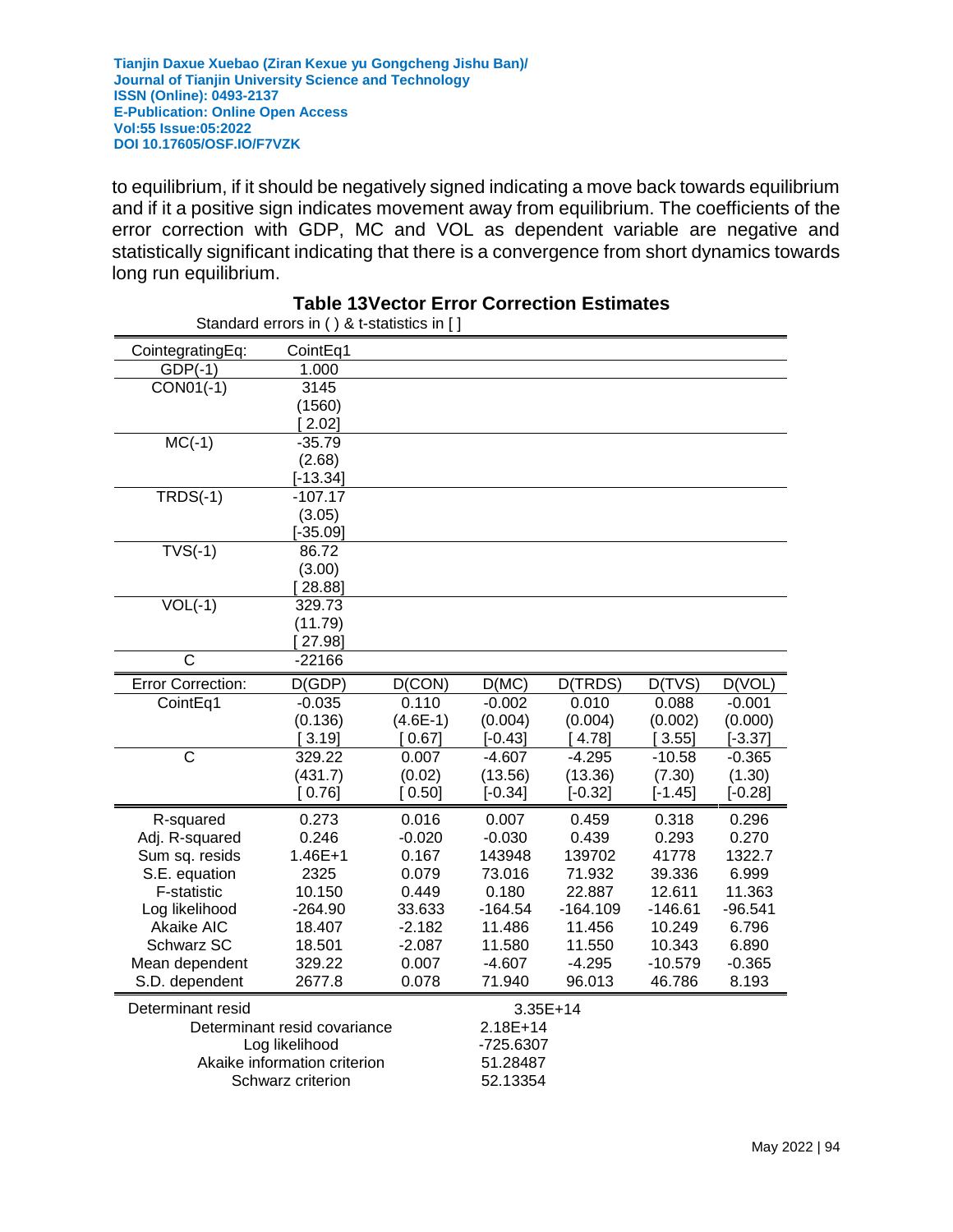As shown in table 13 the adjustment coefficients were 0.03 percent, 0.001 percent and 0.001 percent respectively towards long run equilibrium in case of disequilibrium situation in this case of CON, TRDS and TVS the adjustment coefficients is positive but not significant which indicates the lack of significant adjustment towards long run equilibrium in any disequilibrium situation.

# **4.5.Variance Decomposition**

Now, under VAR environment, we will develop variance decomposition for economic growth and stock market development variables in Saudi Arabia for the series begin from 2005 until 2019. The variance decomposition indicates the amount of information each variable contributes to the other variables in the auto regression model. It determines how much of the forecast error variance of each of the variables can be explained by exogenous shocks to the other variables. It also reveals how much of the changes in each variable may be explained by itself, and how much is explained by other variables.

Table 14 shows that from second period forward stock market development variables together have strong influence on GDP in long run and short run period, in long run, period5, it can be noted that the shock to GDP can contribute 84.25% to GDP, shock to stock market variables can contribute to 15.75% . All stock market development showed increasing fluctuation in GDP in long run.

| <b>Table 14Variance Decomposition</b><br><b>Variance Decomposition of GDP:</b> |                                                                                          |       |      |      |      |      |      |  |  |
|--------------------------------------------------------------------------------|------------------------------------------------------------------------------------------|-------|------|------|------|------|------|--|--|
| Period                                                                         | <b>TRDS</b><br><b>VOL</b><br>S.E.<br><b>CON</b><br><b>MC</b><br><b>TVS</b><br><b>GDP</b> |       |      |      |      |      |      |  |  |
|                                                                                | 1947.3                                                                                   | 100.0 | 0.00 | 0.00 | 0.00 | 0.00 | 0.00 |  |  |
| 2                                                                              | 2593.5                                                                                   | 92.91 | 0.08 | 2.23 | 3.59 | 0.29 | 0.90 |  |  |
| 3                                                                              | 2666.7                                                                                   | 88.71 | 1.34 | 4.76 | 3.46 | 0.86 | 0.85 |  |  |
| 4                                                                              | 2718.5                                                                                   | 85.49 | 3.43 | 5.38 | 3.44 | 1.37 | 0.87 |  |  |
| 5                                                                              | 2758.8                                                                                   | 84.25 | 3.48 | 5.35 | 4.33 | 1.35 | 1.21 |  |  |

| <b>Variance Decomposition of CON</b> |       |            |            |      |             |      |      |  |
|--------------------------------------|-------|------------|------------|------|-------------|------|------|--|
| Period                               | S.E.  | <b>GDP</b> | <b>CON</b> | MC.  | <b>TRDS</b> | TVS  | VOL  |  |
|                                      | 0.058 | 9.36       | 90.64      | 0.00 | 0.00        | 0.00 | 0.00 |  |
|                                      | 0.078 | 33.96      | 55.57      | 2.17 | 4.85        | 1.03 | 2.43 |  |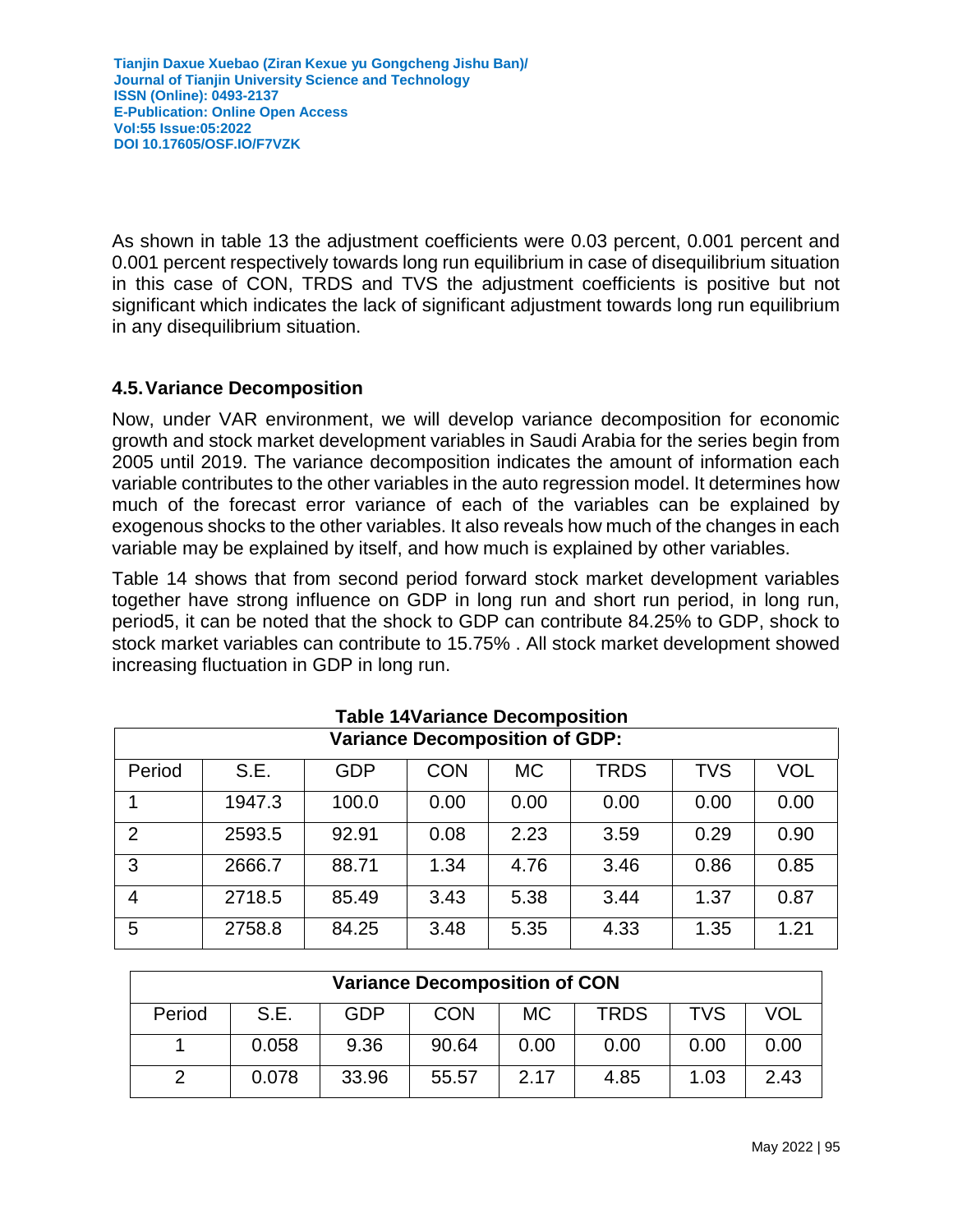|   | 0.084 | 39.45 | 49.26 | 1.93 | 4.26 | 1.98 | 3.11 |
|---|-------|-------|-------|------|------|------|------|
|   | 0.085 | 39.10 | 47.83 | 3.57 | 4.25 | 2.14 | 3.10 |
| 5 | 0.085 | 38.98 | 47.80 | 3.60 | 4.37 | 2.15 | 3.10 |

| <b>Variance Decomposition of MC:</b> |       |            |            |           |             |            |      |  |  |
|--------------------------------------|-------|------------|------------|-----------|-------------|------------|------|--|--|
| Period                               | S.E.  | <b>GDP</b> | <b>CON</b> | <b>MC</b> | <b>TRDS</b> | <b>TVS</b> | VOL  |  |  |
| 1                                    | 39.48 | 1.30       | 4.47       | 94.25     | 0.00        | 0.00       | 0.00 |  |  |
| $\overline{2}$                       | 46.86 | 3.07       | 20.04      | 74.49     | 0.88        | 1.20       | 0.31 |  |  |
| 3                                    | 50.13 | 7.50       | 18.01      | 66.16     | 6.22        | 1.045      | 1.06 |  |  |
| $\overline{4}$                       | 51.55 | 9.43       | 17.07      | 64.86     | 5.96        | 1.24       | 1.43 |  |  |
| 5                                    | 52.19 | 9.37       | 16.88      | 64.79     | 6.23        | 1.27       | 1.45 |  |  |

| Variance Decomposition of TRDS:       |       |            |            |                                       |             |            |            |  |
|---------------------------------------|-------|------------|------------|---------------------------------------|-------------|------------|------------|--|
| Period                                | S.E.  | <b>GDP</b> | <b>CON</b> | <b>MC</b>                             | <b>TRDS</b> | <b>TVS</b> | <b>VOL</b> |  |
| 1                                     | 39.06 | 5.43       | 27.81      | 24.04                                 | 42.73       | 0.00       | 0.00       |  |
| $\overline{2}$                        | 47.68 | 11.53      | 20.79      | 34.25                                 | 28.90       | 3.52       | 1.00       |  |
| 3                                     | 54.17 | 13.07      | 18.28      | 39.00                                 | 23.72       | 4.81       | 1.11       |  |
| $\overline{4}$                        | 55.61 | 12.94      | 17.40      | 37.50                                 | 26.01       | 4.83       | 1.31       |  |
| 5                                     | 56.76 | 12.63      | 16.70      | 39.55                                 | 25.06       | 4.64       | 1.42       |  |
|                                       |       |            |            | <b>Variance Decomposition of TVS:</b> |             |            |            |  |
| Period                                | S.E.  | <b>GDP</b> | <b>CON</b> | <b>MC</b>                             | <b>TRDS</b> | <b>TVS</b> | <b>VOL</b> |  |
| 1                                     | 25.47 | 12.44      | 42.13      | 16.45                                 | 20.79       | 8.19       | 0.00       |  |
| $\overline{2}$                        | 28.04 | 13.85      | 36.14      | 14.58                                 | 17.19       | 18.061     | 0.18       |  |
| 3                                     | 31.64 | 13.37      | 29.97      | 23.32                                 | 13.68       | 19.50      | 0.15       |  |
| $\overline{4}$                        | 32.99 | 12.84      | 27.59      | 22.98                                 | 16.92       | 18.64      | 1.03       |  |
| 5                                     | 33.74 | 12.55      | 26.61      | 25.01                                 | 16.50       | 17.82      | 1.51       |  |
| <b>Variance Decomposition of VOL:</b> |       |            |            |                                       |             |            |            |  |
| Period                                | S.E.  | <b>GDP</b> | <b>CON</b> | <b>MC</b>                             | <b>TRDS</b> | <b>TVS</b> | <b>VOL</b> |  |
| 1                                     | 4.28  | 56.70      | 5.26       | 1.04                                  | 18.96       | 2.47       | 15.56      |  |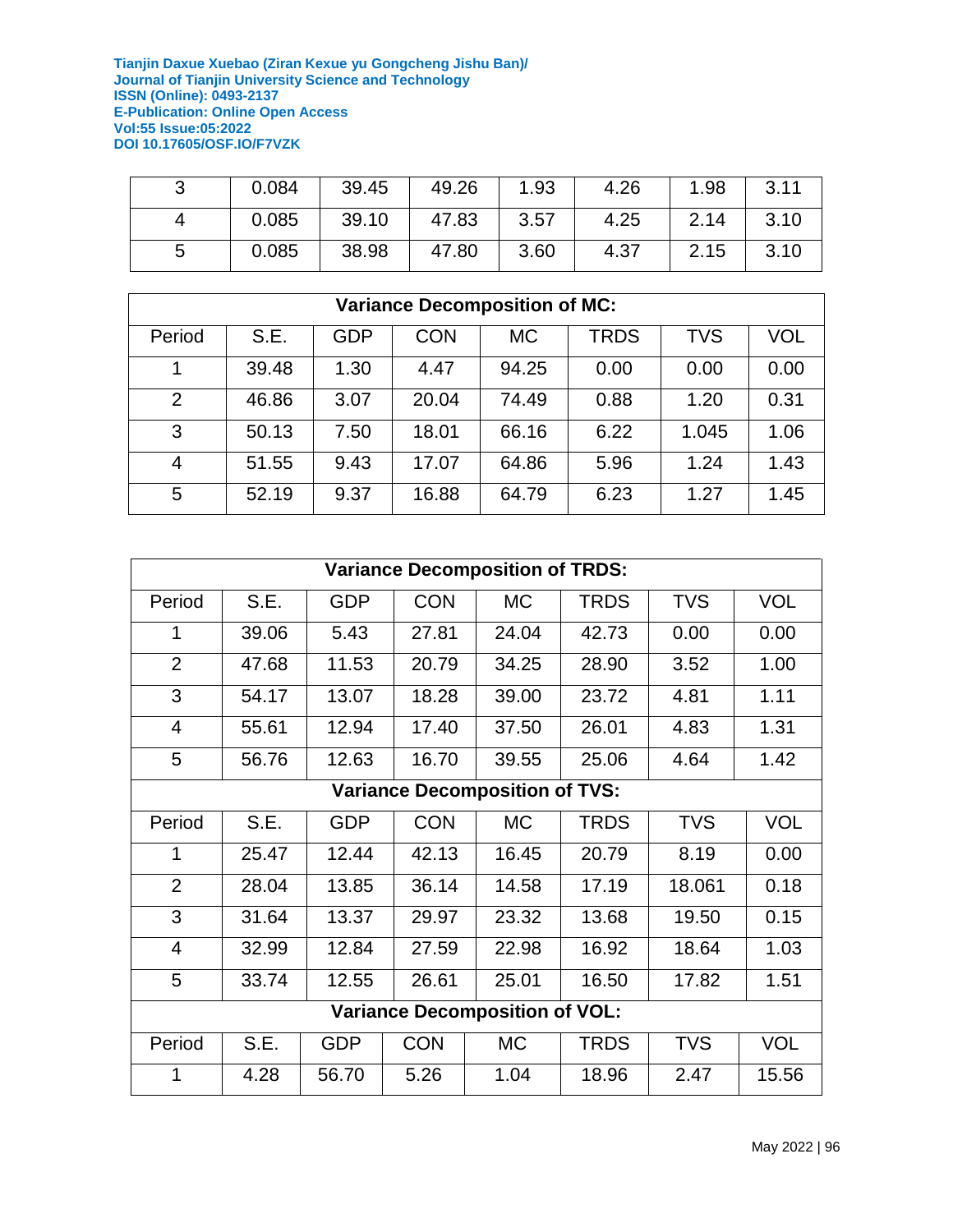|   | 7.16 | 52.08 | 2.84  | 15.73  | 21.75 | 1.92  | 5.67 |
|---|------|-------|-------|--------|-------|-------|------|
|   | 7.72 | 45.15 | 5.41  | 19.88  | 21.51 | 2.569 | 5.48 |
|   | 7.98 | 42.70 | 9.85  | 18.672 | 20.15 | 3.49  | 5.13 |
| 5 | 8.22 | 43.33 | 10.20 | 17.83  | 19.91 | 3.38  | 5.34 |

### **5. conclusions**

In recent decades, the role of stock market development on economic growth has received considerable attention. The focus of this study is to detect the relationship between economic growth and stock market development in Saudi Arabia through the period from 2005 to 2019. The results suggest that stock market development have both negative and positive significant causal relationship with economic growth. Total value of stocks traded, concentration and volatility found to cause negative effect on economic growth. While stock market capitalization and market turnover ratio have positively affect economic growth which is consistent with economic theory. The results are consistent to reject the null hypothesis. However, the results suggest a partial unidirectional causality flow from both stock market capitalization and stock market turnover to economic growth and a partial unidirectional causality flow from economic growth to total value of traded shares. As represented by negative effect for total value of stocks traded, concentration and volatility beside the description for stock market indicators in section 3,the analysis explain that development of Saudi stock market indicators standout as a dramatically fluctuating market over the study period as all market indicators have unstable trend as a result for two consecutive financial crises faced the market, the Saudi stock crash in 2006 and the global financial crisis in 2008.,this recommend some important implications for the regulators to concentrate on:

Increasing investment channels, as Saudi market capitalization is overvalued compared to its number of companies listed which is considered very low and imply a low investment channels available. The growth of market capitalization should be accompanied with increasing in the industrial and manufacturing growth of the country. The supporting role of the government to increase the investment in public and private sectors is crucial to promote the economic growth.

Improving the market efficiency as stock market liquidity in depth affects economic growth negatively as a sign of stock market inefficiency through low level of shares trading. This need more attention to encourage more inflow of foreign capital to improve the functioning of the stock market also to improve transparency and information ease to the investor and to eliminate unnecessary taxes in the market which will decrease the investor risk. On the other hand, will help the firms to have the needed capital quickly at relatively lower cost which will reflect better resource allocation and so it can promote the long-run economic growth. Furthermore, stock market regulators should maintain transparency in stock market.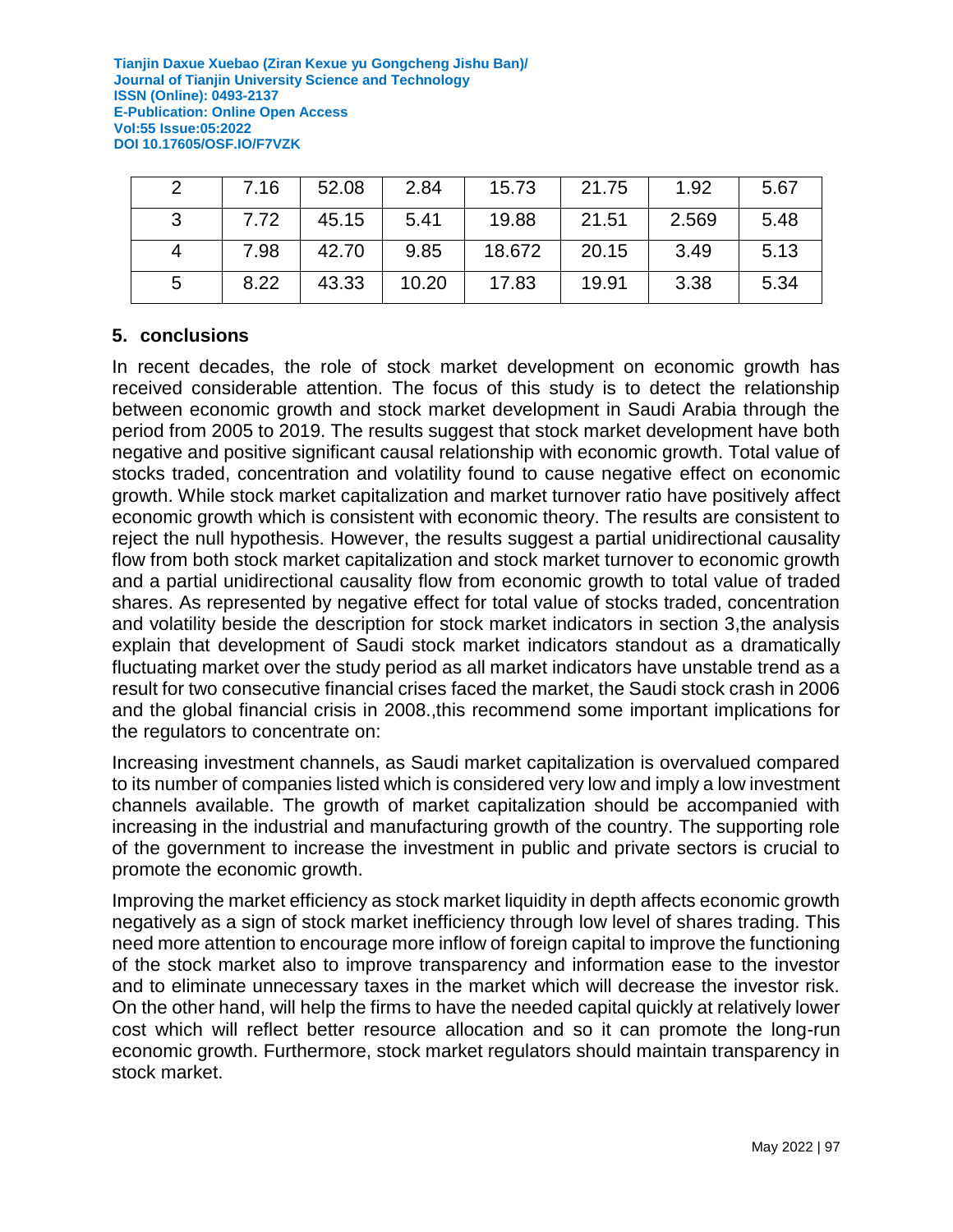conducting the market to diminish its high concentration which is not desirable as it can adversely affect its liquidity and concequently considered mainly administratively driven market , an evidence, shows a negative effect on stock market.

In variance decomposition results, 84.25% shock to GDP point to there are other influences cause shock in variance fluctuation in GDP, like other financial intermediaries or macro variableswhich may affect the economic growth in Saudi Arabia over a longer stable study period.In this concern, to enhance the empirical study, it is recommended in future papers to rexamin the relationship between economic growth with stock market development compined with other exploring variablesin an integrated framework such as foreign direct investment and capital formation and allocation which captures the market efficiency to distribute the scarce resources. Saudi market has done more effort recently by opening for foreign investors since 2015 along with a government policy which is highly supportive of private businesses listing besides, Tadawul's IPO has been on the cards since 2016. (McKimmon, 1973) States that financial liberalization and stock market would promote economic growth. Thus, it is recommended that the government needs to take more interest to stock market development as it will reflect better resource allocation and so it can promote the economic growth.

Finally, due to the limitation for the available shorter intervals of the data, the present study used the annual data of the stock market development in the analysis. However, the results can be more accurate if the shorter intervals of the data could be used.

#### **Acknowledgement**

'This work was supported through the Annual Funding track by the Deanship of Scientific Research, Vice Presidency for Graduate Studies and Scientific Research, King Faisal University, Saudi Arabia [Project No.AN000505]

#### **References**

- 1) Alkhaldi, B. A. (2015, December). The Saudi Capital Market: The crash of 2006 and Lessons to be learned. International Journal of Business, Economics and Law, 8(4).
- 2) Alkhreif, R. M. (2015, June). Are there significant premiums in the Saudi stock market? wp/15/5:. Saudi Arabian Monetary Agency, SAMA, the central bank), Economic Research Department.
- 3) arabnews. (2019, April 6). Saudi Aramco chief Amin Nasser sets out roadmap for IPO in 2021. (A. NASSER, Interviewer) Retrieved from Saudi Aramco chief Amin Nasser sets out roadmap for IPO in 2021: http://www.arabnews.com/node/1442476/business-economy
- 4) Arestis, P., Demetriades, P.O. and Luintel, K.B. (2001). , "Financial development and economic growth: the role of stock markets", . Journal of Money, Credit and Banking, , Vol. 33 No. 1, pp. 16- 41.
- 5) Asli Demirguc-Kunt, Ross Levine. (1995). Stock Market Development and Financial Intermediaries, World Bank Publications.
- 6) Atje, R., & Javanovic, B. (1993). Stock markets and development. European Economic Review. European Economic Review.
- 7) Azarmi, T., D. Lazar, and J. Jeyapaul. (2005). Is The Indian Stock Market A Casino? Journal of Business & Economics Research, 3( 4), 63-72.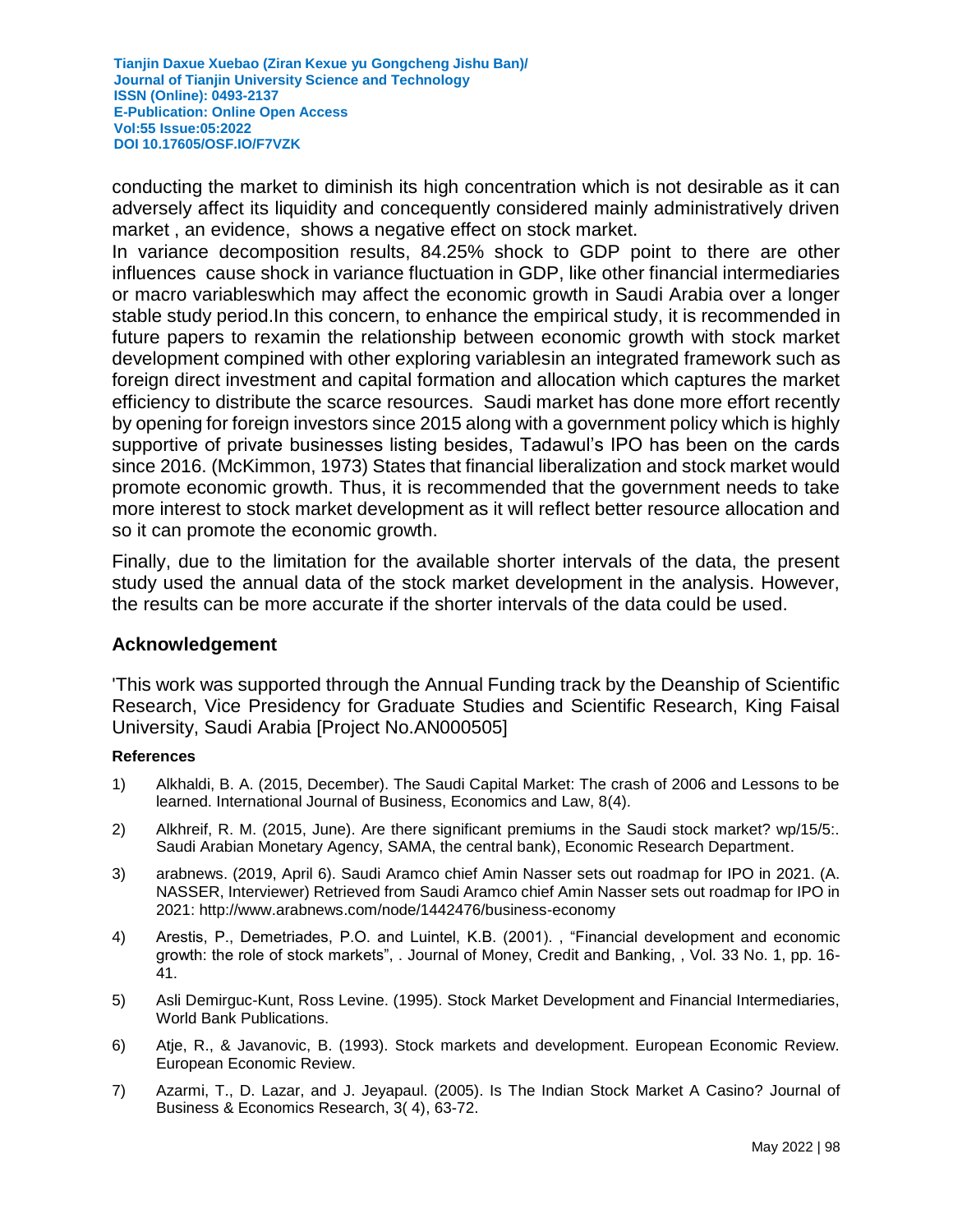- 8) Beck T, L. R. (2004). Stock Markets, banks, and Growth, Panel Evidence. Banking Finance, 423- 442.
- 9) Beck, T; Demirgüç-Kunt; , A; Levine, R. (,2000). "A new database on financial development and structure". World Bank Economic Review,no 2 &14.
- 10) Bencivenga. V.R., Smith, B. & Starr, M. (1996). Equity Markets, Transaction costs, and Capital Accumulation: An illustration. Worl Bank Economic Review, 10, 643-65.
- 11) Chakraborty, I. (2008). Does Financial Development Cause Economic Growth? The Case of India. South Asia Economic Journal, 9(1), 109-139.
- 12) Choong, C. K., Z. Yusop, S. H. Law, and V. K. Liew. (2005). Financial Development and Economic Growth in Malaysia: The Perspective of Stock Market. Investment Management and Financial Innovations, 4, 105-115.
- 13) Datta, R. (2013, December). Growing Stock Market in Bangladesh-Key Indicators Based Evaluation. Journal of Finance and Bank Management, Vol. 1 No. 2.
- 14) Deb, S. G. and J. Mukherjee. (2008). Does Stock Market Development Cause Economic Growth? A Time Series Analysis for Indian Economy. International Research Journal of Finance and Economics, 21, 142-149.
- 15) Demirguc-kunt. ((1994)). Developing Country Capital Structure and Emerging Stock Markets. The World Bank Group., Working Papers No. WPS 933.
- 16) Demirguc-Kunt, Asli, Levine, & Ross. (1996, May 2). The World Bank economic review. Retrieved from Stock markets, corporate finance, and economic growth : an overview: http://documents.worldb
- 17) Demirguc-Kunt, A., & Levine, R. (1995, May). Stock Market Development and Financial Intermediaries: Stylized Facts. The World Bank Policy Research Department Finance and Private Sector Development Division, 1462.
- 18) Demirguc-Kunt, A., Levine, R., Demirguc-Kunt, A., & Levine, R. (1996., May). "Stock market development and financial intermediaries : stylized facts ". The World Bank economic review.. Vol. 10, no. 2, , pp. 291-321.
- 19) Demirguc-Kunt, A; Masksimovic, V. (1994). Capital structures in developing countries. World Bank.
- 20) Demirguc-Kunt; Asli; Levine; Ross. (1996, May 2). The World Bank economic review. Retrieved from Stock markets, corporate finance, and economic growth : an overview: http://documents.worldb
- 21) Demirguc-Kunt; Levine. (1993, JULY). Stock Market Development and Financial Intermediaries: Stylized Facts. The World Bank Economic Review, 10, 291-321.
- 22) Demirguc-Kunt; Levine. (1996). "Stock Market Development and Financial Intermediaries": Stylized Facts. The World Bank Economic Review, 10: 2,, 291- 232.
- 23) Dritsaki, C. and M. Dritsaki-Bargiota. (2005). The Causal Relationship between Stock, Credit Market and Economic Development: An Empirical Evidence for Greece. Economic Change and Restructuring, 38(1), 113-127.
- 24) Emeka Nkoro and Aham Kelvin Uko. (2016). Autoregressive Distributed Lag (ARDL) cointegration technique:. Journal of Statistical and Econometric Methods,, vol.5, no.4, 63-91 ISSN: 1792-6602 (print), 1792-6939 (online) Scienpress Ltd.
- 25) Filer, R., J. Hanousek, and N. Campos. (1999). Do Stock Markets Promote Economic Growth? , William Davidson Institute (WDI), University of Michigan, Working Paper No. 267.
- 26) Gertler, M. (1988). Financial Structure and Aggregate Economic Activity: An Overview. Journal of Money, Credit and Banking, 20, 559-88.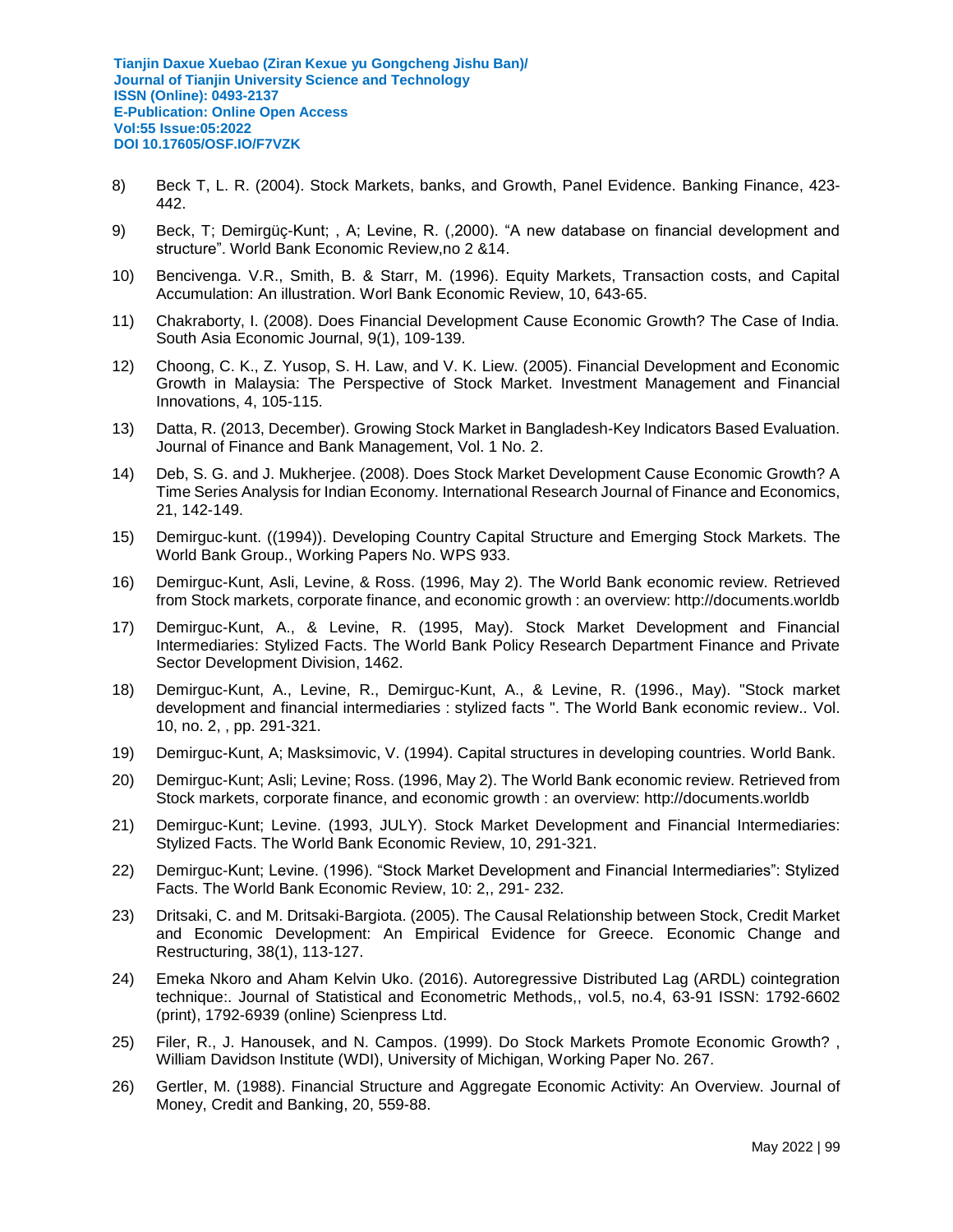- 27) Granger-causality test based on the vector error correction model (VECM). (2005). Financial Development and Economic Growth in Malaysia: The Perspective of Stock Market. Investment Management and Financial Innovations, 4, 105-115.
- 28) Harris, R. D. (1997). Stock Markets and Development: A Re-assessment,. European Economic.
- 29) Hou, H. and Cheng, S.Y. (2010). The Roles of Stock Market in the finance-growth nexus:time series cointegration and causality evidence from Tiwan. Applied Financial Economics, vol 20 No. 12, 975- 981.
- 30) King R. and Levine R. (1993). Finance, Entrepreneurship and Growth: Theory and Evidence. Journal of Monetary Economics, 32, 1-30.
- 31) King, R. G. (1992a). "Financial Indicators and Growth in a Cross Section of Countries. " World Bank Working Paper No. 819.
- 32) Levine and, Zervos. (1995). Stock Market Development and Long Run Growth. World Bank Econ., Rev.82(4):942-963.
- 33) Levine, R. (1997). Financial Development and Growth: Views and Agenda. Jornal of Economic Literature, 35, 688-762.
- 34) Levine, R. (2002). Bank-based or Market-based Financial Systems; which is better? Journal of Financial Intermediation, 11 No(4), 398-428.
- 35) Levine, R. and Zervos, S. (1996). "Stock market development and long-run growth". The World Bank Economic Review, , Vol. 10 No. 2, pp. 323-339.
- 36) Levine, R., & Zervos, S. (1998). Stock markets, banks and economic growth. American Economic Review, 537-57.
- 37) M, P. (1993). Financial Markets and Growth: An Overview. European Economic Review, pp. 613- 622.
- 38) Maunder,P., Myers, D., Wall.N. & Miller, R.,. (1991). Economics Explained 2nd ed. london, HarperCollins.
- 39) McKimmon, R. (1973). Money and Capital in Economic Development. Washington, DC., The Brooking Institution.
- 40) Raymond , A., & Jovanovic, B. (1993). Stock Markets and Development. 37, 632-640.
- 41) SAMA. (2005-2019). Saudi Arabian Monetary Agency. Retrieved from annual reports of Research & Statistics **Department** Department of: http://www.sama.gov.sa/en-US/EconomicReports/Pages/AnnualReport.aspx;
- 42) schwert, & William, G. (1989). Why does stock market volatility change over time? The Journal of Finance volum XLIV NO.5.
- 43) Shahbaz, M., N. Ahmed, and L. Ali. (2008). Stock Market Development and Economic Growth: Ardl Causality in Pakistan. International Research Journal of Finance and Economics, 14, 182-195.
- 44) Shaw, E. S. (1973). Financial Deepening in Economic Development. New York, Oxford University Press.
- 45) T. Beck, A. Demirgüç-Kunt, & R. Levine. (2010). Financial institutions and markets across countries and over time: the updated financial development and structure database. World Bank.
- 46) Tadawul. (2005-2019). Tadawul, 18th– 40th issues. Retrieved from Reports & Publications: https://www.tadawul.com.sa/wps/portal/tadawul/markets/reports-%26-publications/periodicalpublications